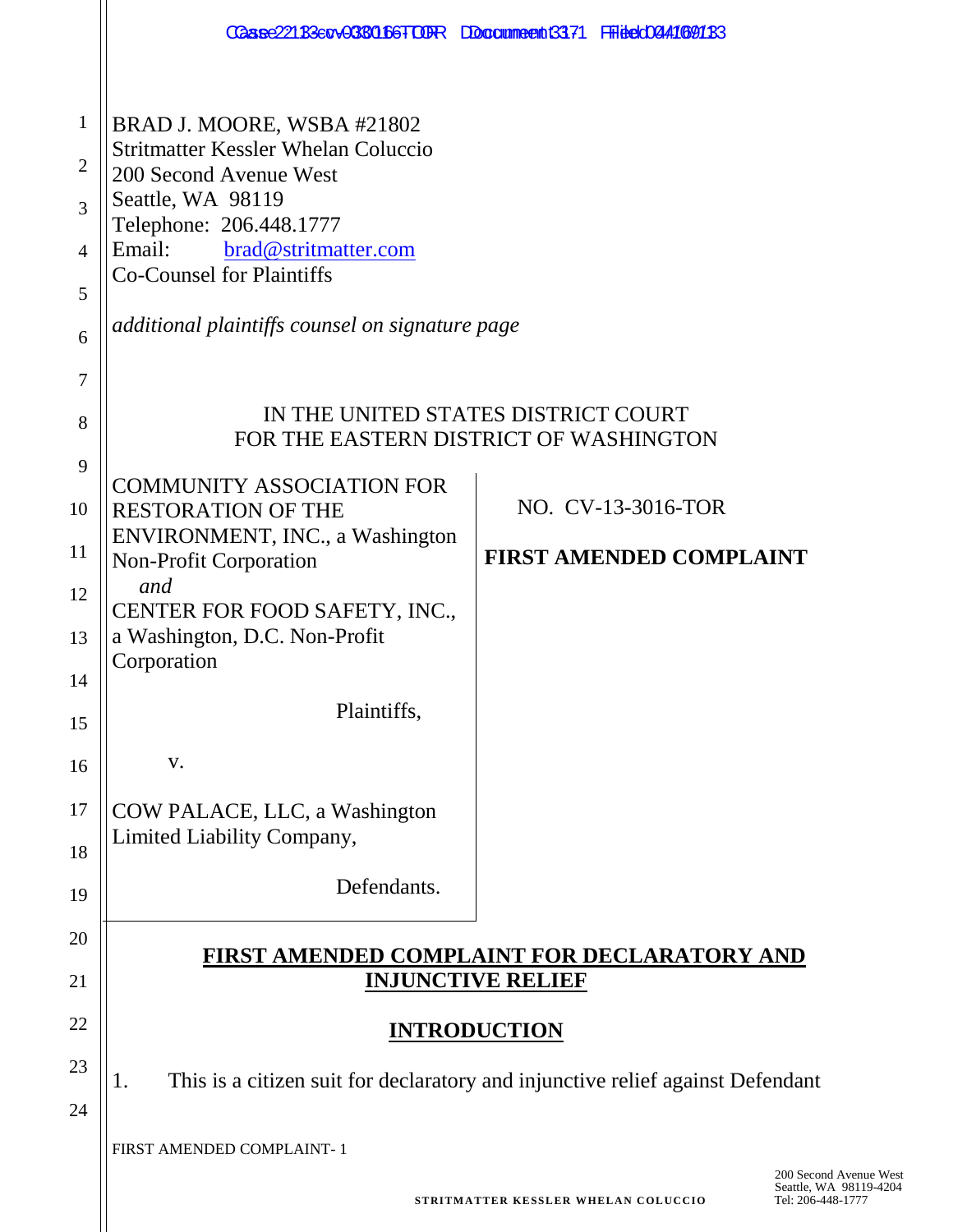Cow Palace, LLC for violations of the Solid Waste Disposal Act, also known as the Resource Conservation and Recovery Act, 42 U.S.C. § 6901 *et seq*. ("RCRA"), at Defendant's two dairy facilities, respectively called Cow Palace I and Cow Palace II (hereinafter collectively referred to as "Cow Palace Dairy" or "Defendant").

2. This is civil action is brought pursuant to the citizen suit provisions of RCRA, 42 U.S.C. §  $6972(a)(1)$  (A) and (B).

3. As detailed below, Plaintiffs allege that Cow Palace Dairy has violated and continues to violate Section 7002(a) of RCRA by contributing to the past and present handling, storage, treatment, transportation, and/or disposal of solid and hazardous waste in such a manner that may present an imminent and substantial endangerment to health and the environment. 42 U.S.C. § 6972(a).

4. Plaintiffs further allege that Cow Palace Dairy employs improper manure management practices that constitute the "open dumping" of solid waste in violation of Section  $4005(a)$  of RCRA.  $42$  U.S.C.  $\S$  6945 $(a)$ .

5. Plaintiffs seek declaratory relief establishing that Cow Palace Dairy has violated RCRA. Plaintiffs also seek injunctive relief directing Cow Palace Dairy to modify its handling, storage, treatment, transportation, and disposal of solid and hazardous waste such that these practices no longer present an imminent and substantial endangerment to health and the environment. Additionally, Plaintiffs

FIRST AMENDED COMPLAINT- 2

1

2

3

4

5

6

7

8

9

10

11

12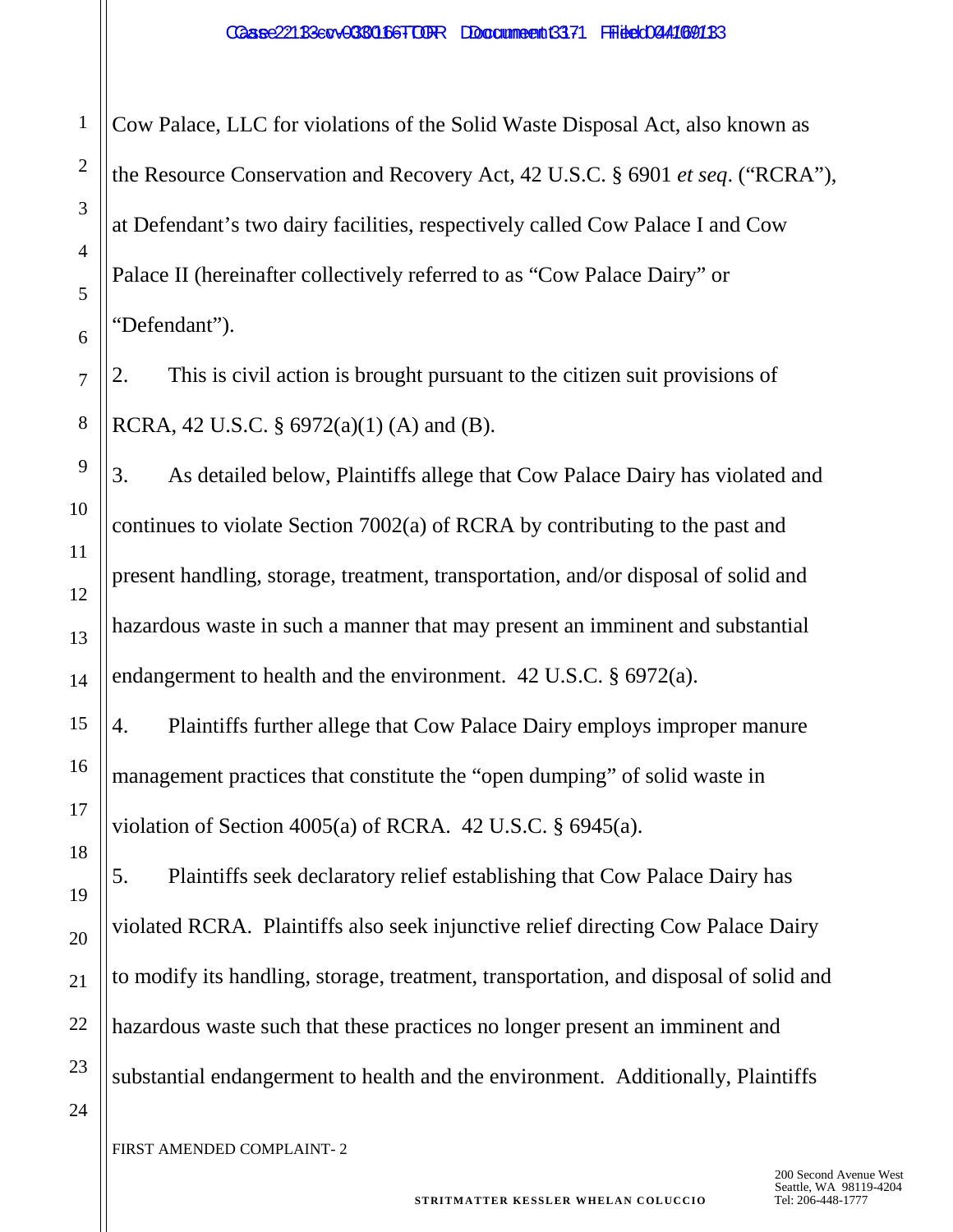seek injunctive relief obligating Cow Palace Dairy to remediate the environmental contamination it has caused and/or contributed to, including widespread soil and groundwater contamination. Finally, Plaintiffs request that the Court award Plaintiffs reasonable attorneys and expert witness fees and costs incurred in bringing this action.

## **JURISDICTION**

6. This Court has subject matter jurisdiction over this lawsuit pursuant to Section 7002(a) of RCRA, 42 U.S.C. § 6972(a).

7. The Court also has federal question jurisdiction pursuant to 28 U.S.C. § 1331 because this action arises under RCRA and the Declaratory Judgment Act, 28 U.S.C. § 2201, *et seq*.

8. On October 17, 2012, Plaintiffs gave notice of the violations and their intent to file suit to the Defendant, Defendant's registered agent, United States Attorney General, United States Environmental Protection Agency (EPA), EPA Region X, Washington State Office of the Governor, Washington State Office of the Attorney General, and Washington State Department of Ecology as required by Section 7002(a) of RCRA, 42 U.S.C. § 6972(a).

9. More than ninety days have passed since notice was served, and the violations complained of in the notice are continuing at this time, or Defendant is reasonably likely to continue remain in violation of RCRA. Neither the EPA nor

FIRST AMENDED COMPLAINT- 3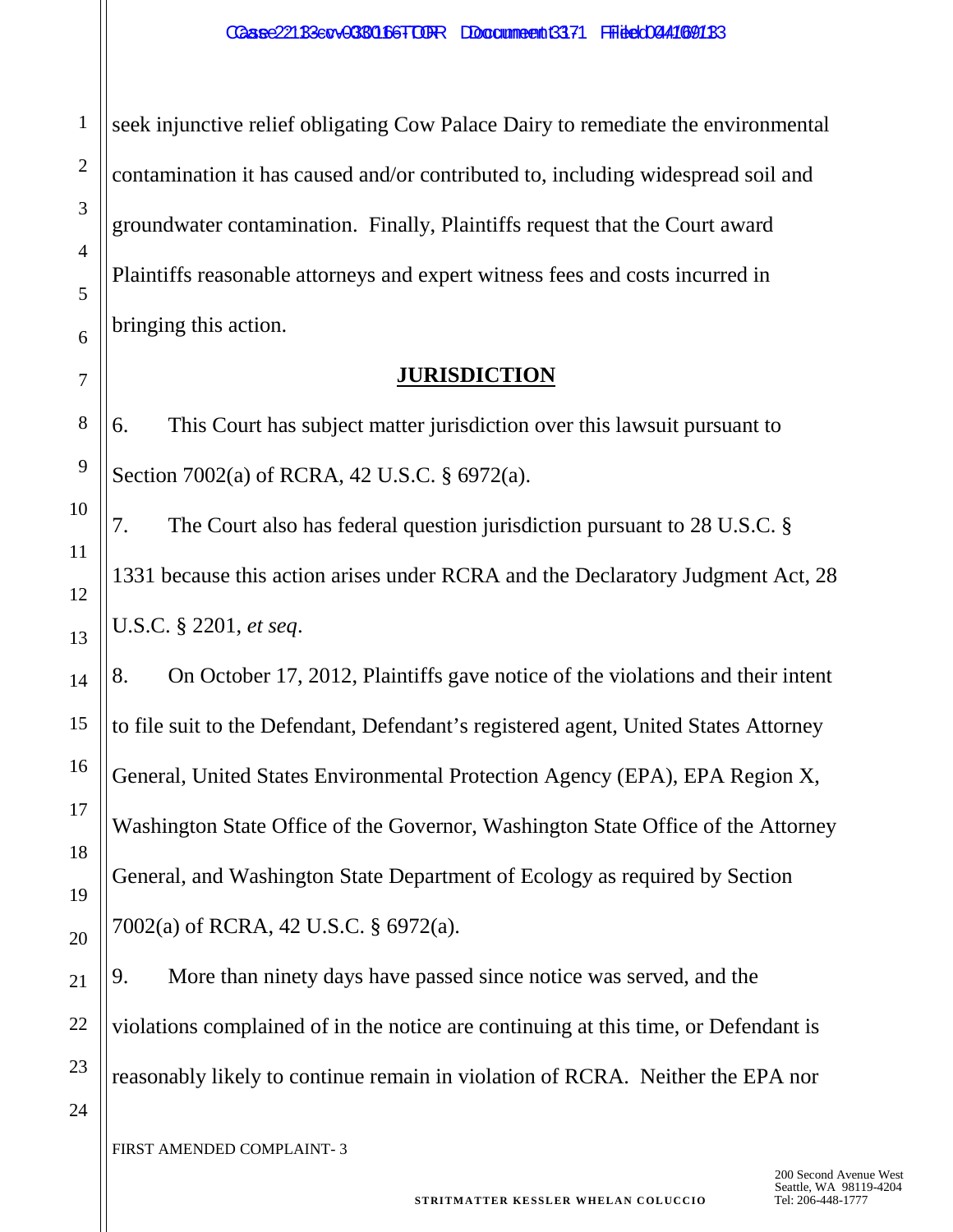the State of Washington has commenced or is diligently prosecuting a civil or criminal action to redress the violations. Any administrative action undertaken by EPA does not address the relief requested by Plaintiffs that is necessary to abate the imminent and substantial endangerment caused by Defendant's practices.

**VENUE**

10. Venue properly vests in this Court pursuant to Section 7002(a) of RCRA, 42 U.S.C. § 6972(a), because the alleged violations of the aforementioned statutes occurred and continue to occur within the Eastern District of Washington.

## **PARTIES**

11. Upon information and belief, Cow Palace, LLC is a Washington limited liability company that owns and operates the dairies known as Cow Palace I and Cow Palace II. The dairies are located at or near 1631 North Liberty Road, Granger, WA 98932.

12. Upon information and belief, Cow Palace I and Cow Palace II are jointly owned and controlled by Cow Palace, LLC. The dairies share common manure and other waste management practices.

13. Cow Palace, LLC is a "person" within the meaning of Section 1004(15) of RCRA, 42 U.S.C. § 6903(15).

14. Plaintiff CARE is a non-profit corporation organized under the laws of the State of Washington. CARE's principal office is located in Outlook, Washington.

FIRST AMENDED COMPLAINT- 4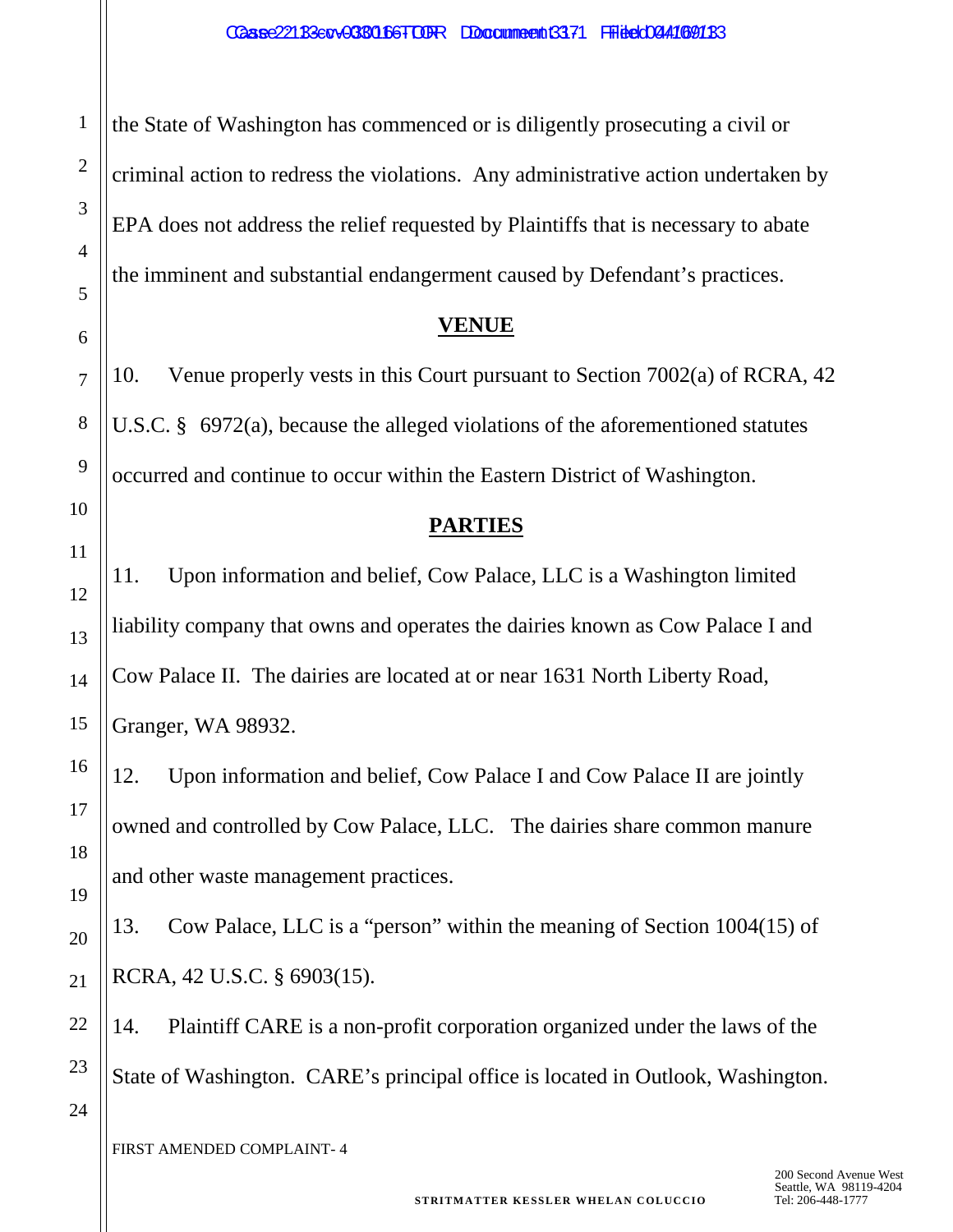15. CARE is a grassroots organization composed of concerned community members. Its mission is to inform Washington state residents about activities that endanger the health, welfare, and quality of life for current and future Washingtonians through education and citizen empowerment. CARE also acts as an advocate to protect and restore the economic, social, and environmental resources of the region. In carrying out its mission, CARE has appeared in numerous local, state, and federal proceedings.

16. CARE's organizational purposes are adversely affected by Cow Palace Dairy's violations of RCRA. These violations have caused significant environmental contamination of the soil and groundwater. Furthermore, but for Cow Palace Dairy's unlawful actions, CARE would not have to spend as much of its resources on the environmental problems created by illegal discharges from individual large-scale industrial farming operations, and could direct these resources to other priorities.

17. CARE has individual members that reside in Yakima County and in proximity to the Cow Palace Dairy. The environmental, health, aesthetic, economic, and recreational interests of CARE's members have been and will continue to be adversely affected by Cow Palace Dairy's violations of RCRA. For instance:

a. Members of CARE obtain their drinking water from aquifers that have

1

2

3

4

5

6

7

8

9

10

11

12

13

14

15

16

17

18

19

20

21

22

23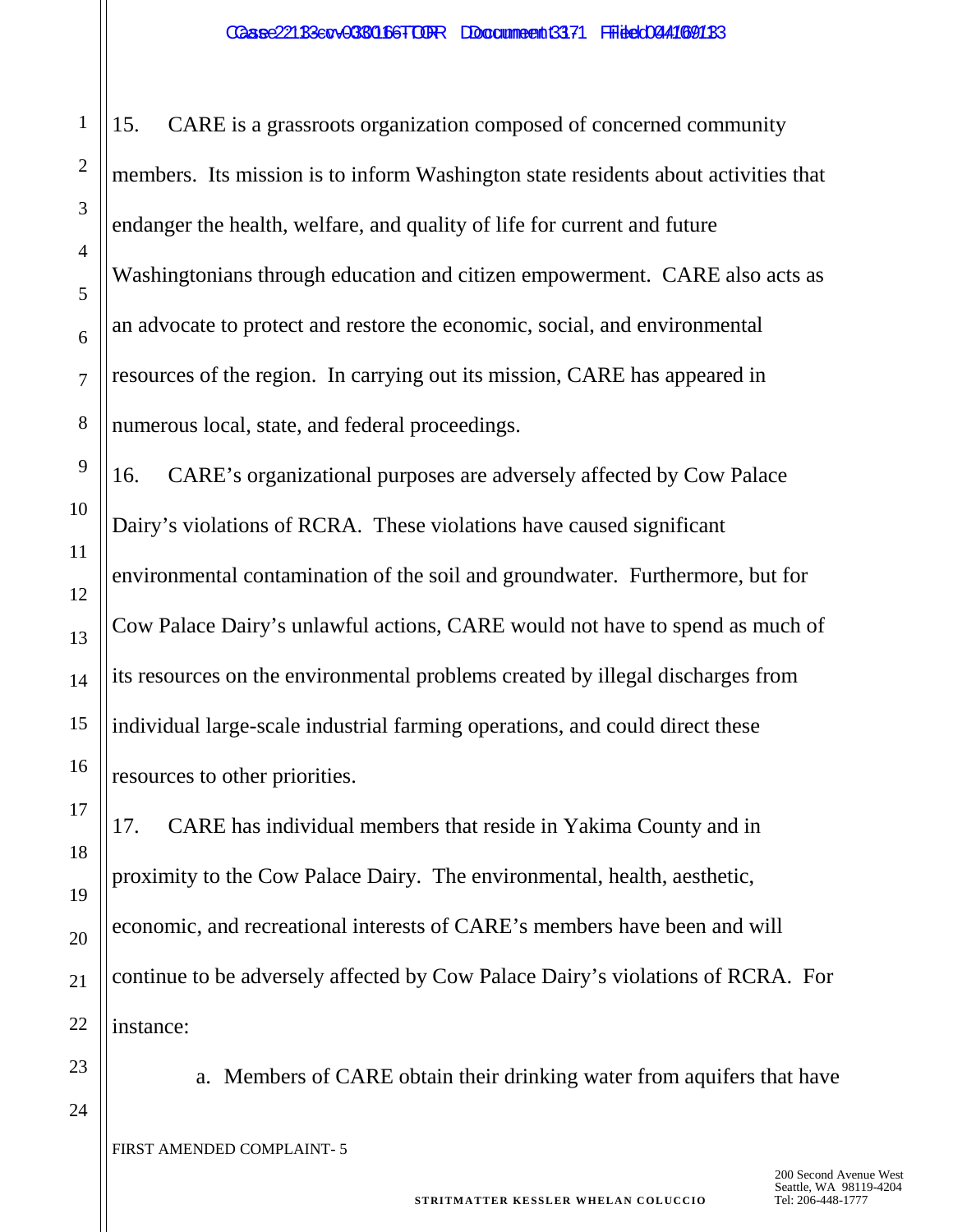been contaminated with nitrates, phosphorus, and other pollutants, including hormones and antibiotics, by Cow Palace Dairy's improper handling, storage, treatment, transportation, and disposal of solid and hazardous waste. As a result, drinking water that CARE's members' rely upon has been rendered unsafe for human consumption. Consequently, CARE's members have been forced to obtain, or should be obtaining but may not be able to afford, alternative sources of drinking water. CARE's members are concerned that consuming this water is harming or could harm them and their families' health. b. Members of CARE also make domestic and agricultural use of groundwater that has been contaminated with nitrates, phosphorus, and other pollutants as a result of Cow Palace Dairy's improper handling, storage, treatment, transportation, and disposal of solid and hazardous waste. As a result, water that CARE's members' rely upon has been rendered unsafe for domestic and agricultural use. Consequently, CARE's members have been forced to obtain, or should be obtaining but may not be able to afford, alternative sources of water for these uses. CARE's members are concerned that the water used in their homes is harming them and their families' health. CARE's members are concerned that the food they produce and rely

1

2

3

4

5

6

7

8

9

10

11

12

13

14

15

16

17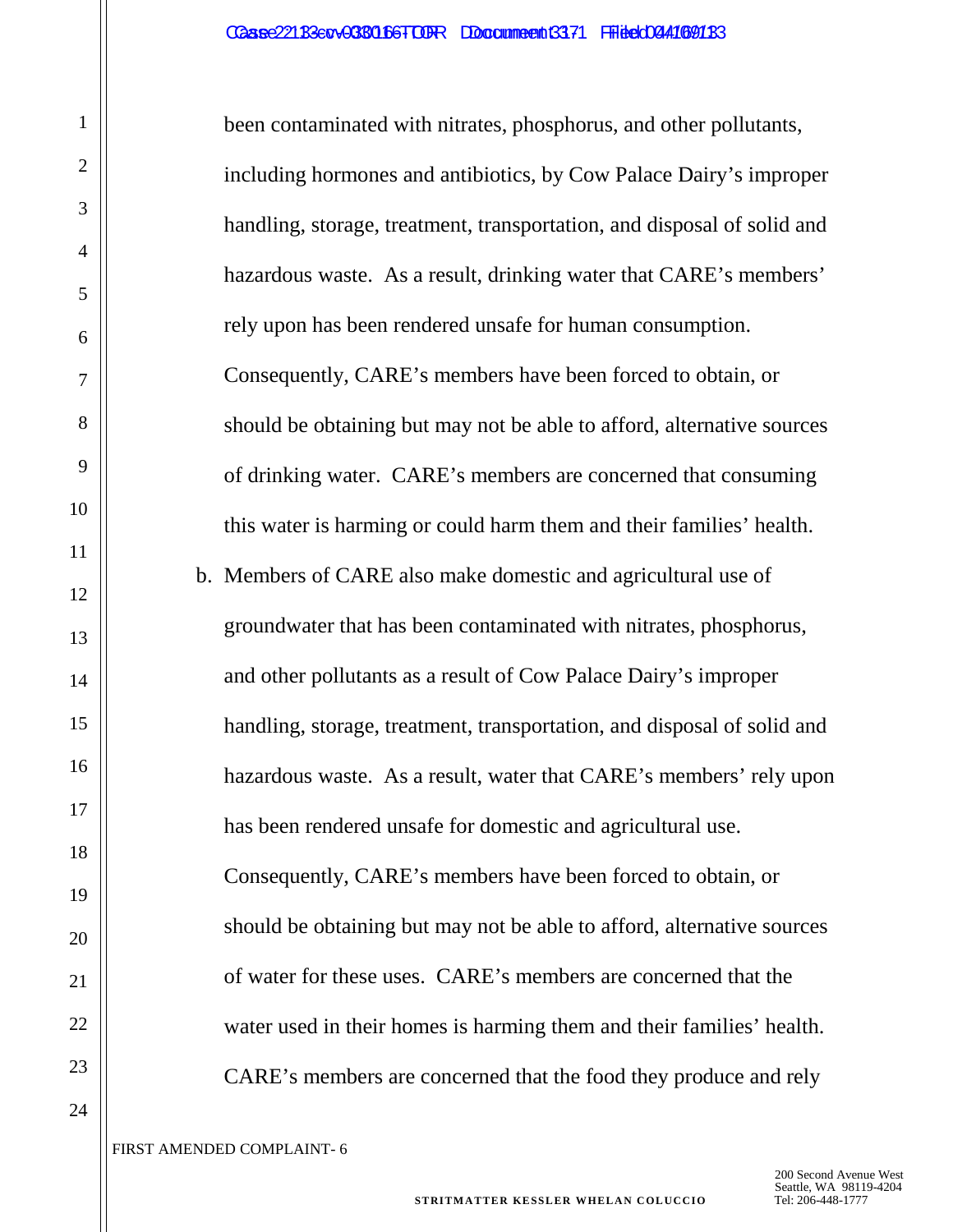upon for sustenance using this water is not safe to consume.

c. Members of CARE also live, work, and recreate in the environment that has been negatively impacted by Cow Palace Dairy's improper handling, storage, treatment, transportation, and disposal of solid and hazardous waste. This has lessened CARE's members' enjoyment of their environment. CARE's members' are concerned that their environment has been irreparably injured by Cow Palace Dairy's improper practices.

18. Plaintiff Center for Food Safety (CFS) is a public interest non-profit, membership organization that works to protect human health and the environment by curbing the proliferation of harmful food production technologies and by promoting organic and other forms of sustainable agriculture. CFS's organizational purposes are adversely affected by Cow Palace Dairy's violations of RCRA. These violations have caused significant environmental contamination of the soil and groundwater. Furthermore, but for Cow Palace Dairy's unlawful actions, CFS would not have to spend as much of its resources on the problems created by illegal discharges from individual large-scale industrial farming operations, and could direct these resources to other priorities.

19. CFS represents nearly 245,000 members throughout the country that support safe, sustainable and organic agriculture and regularly purchase organic products.

FIRST AMENDED COMPLAINT- 7

1

2

3

4

5

6

7

8

9

10

11

12

13

14

15

16

17

18

19

20

21

22

23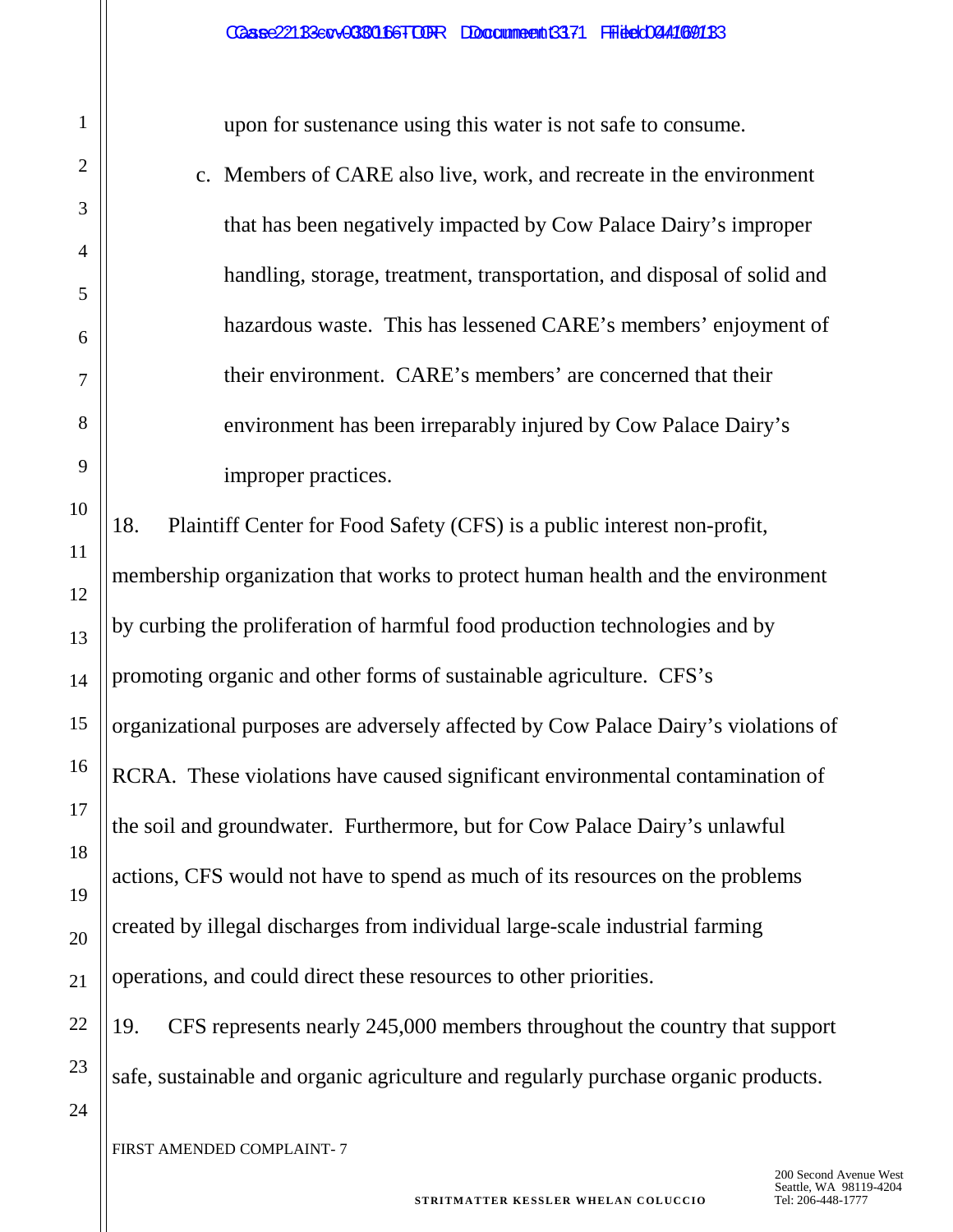CFS has approximately 10,000 members in the state of Washington. CFS members live, work, recreate, and grow food in, and consume food and water from, the Yakima Valley. The environmental, health, aesthetic, economic, and recreational interests of CFS's members have been and will continue to be adversely affected by Cow Palace Dairy's violations of RCRA. CFS members support the public's right to choose food and crops not sourced from or by industrial farming practices, such as CAFOs. CFS's members are impacted by CAFOs through destructive discharges of CAFO pollution into groundwater, air and public waterways, which affects the suitability of drinking water and fish in these waterways for consumption.

20. At all relevant times, Plaintiffs were and are "persons" within the meaning of Section 1004(15) of RCRA, 42 U.S.C. § 6903(15).

1

2

3

4

5

6

7

8

9

10

11

12

13

14

15

16

17

18

19

20

21

22

23

# **STATUTORY AND REGULATORY FRAMEWORK**

21. Section 7002(a)(1)(B) of RCRA, 42 U.S.C. § 6972(a)(1)(B), provides that citizens may commence a citizen suit against "any person," "including any past or present generator, past or present transporter, or past or present owner or operator of a treatment, storage, or disposal facility who has contributed or who is contributing to the past or present handling, storage, treatment, transportation, or disposal of any solid or hazardous waste which may present an imminent and substantial endangerment to health or the environment."

24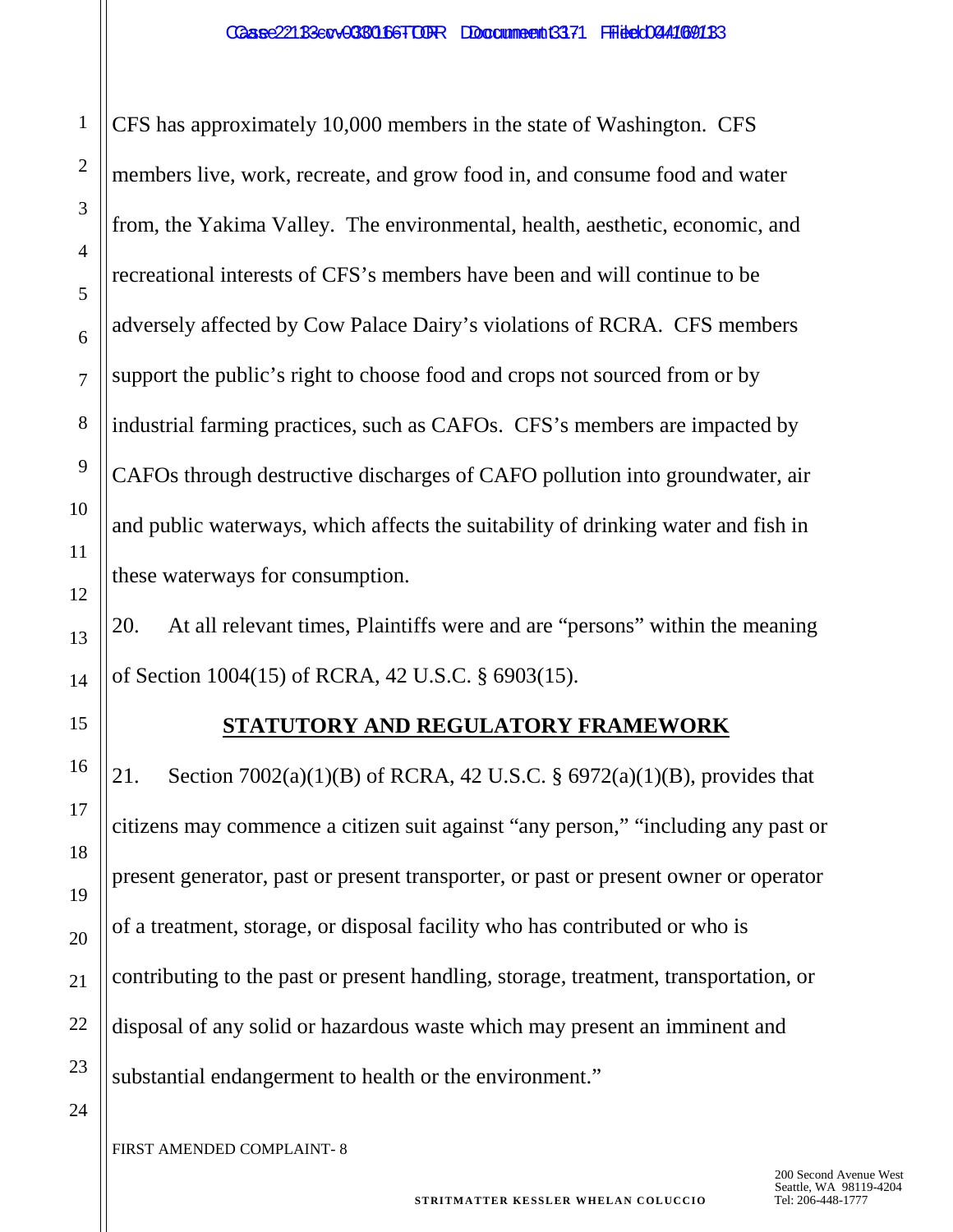22. Section 1002(b) of RCRA states that "disposal of solid waste… in or on the land without careful planning and management can present a danger to human health and the environment;" and that "open dumping is particularly harmful to health, contaminates drinking water from underground and surface supplies, and pollutes the air and the land…." 42 U.S.C. § 6901(b).

23. As required by statute, EPA has promulgated criteria under RCRA §  $6907(a)(3)$  defining solid waste management practices that constitute open dumping. *See* 42 U.S.C. § 6944(a); 40 C.F.R. Parts 257 and 258. These regulations outline certain solid waste disposal practices which, if violated, pose a reasonable probability of adverse effects on health or the environment. 40 C.F.R. § 257.3.

24. The purpose of RCRA is "to promote the protection of health and the environment." RCRA seeks to accomplish this by "prohibiting future open dumping on the land and requiring the conversion of existing open dumps to facilities which do not pose a danger to the environment or to health…." 42 U.S.C.  $§ 6902(a).$ 

25. Section 4005(a) of RCRA prohibits "any solid waste management practice or disposal of solid waste… which constitutes the open dumping of solid waste…." 42 U.S.C. § 6945(a).

26. Under section 1004(3), "The term 'disposal' means the discharge, deposit,

FIRST AMENDED COMPLAINT- 9

1

2

3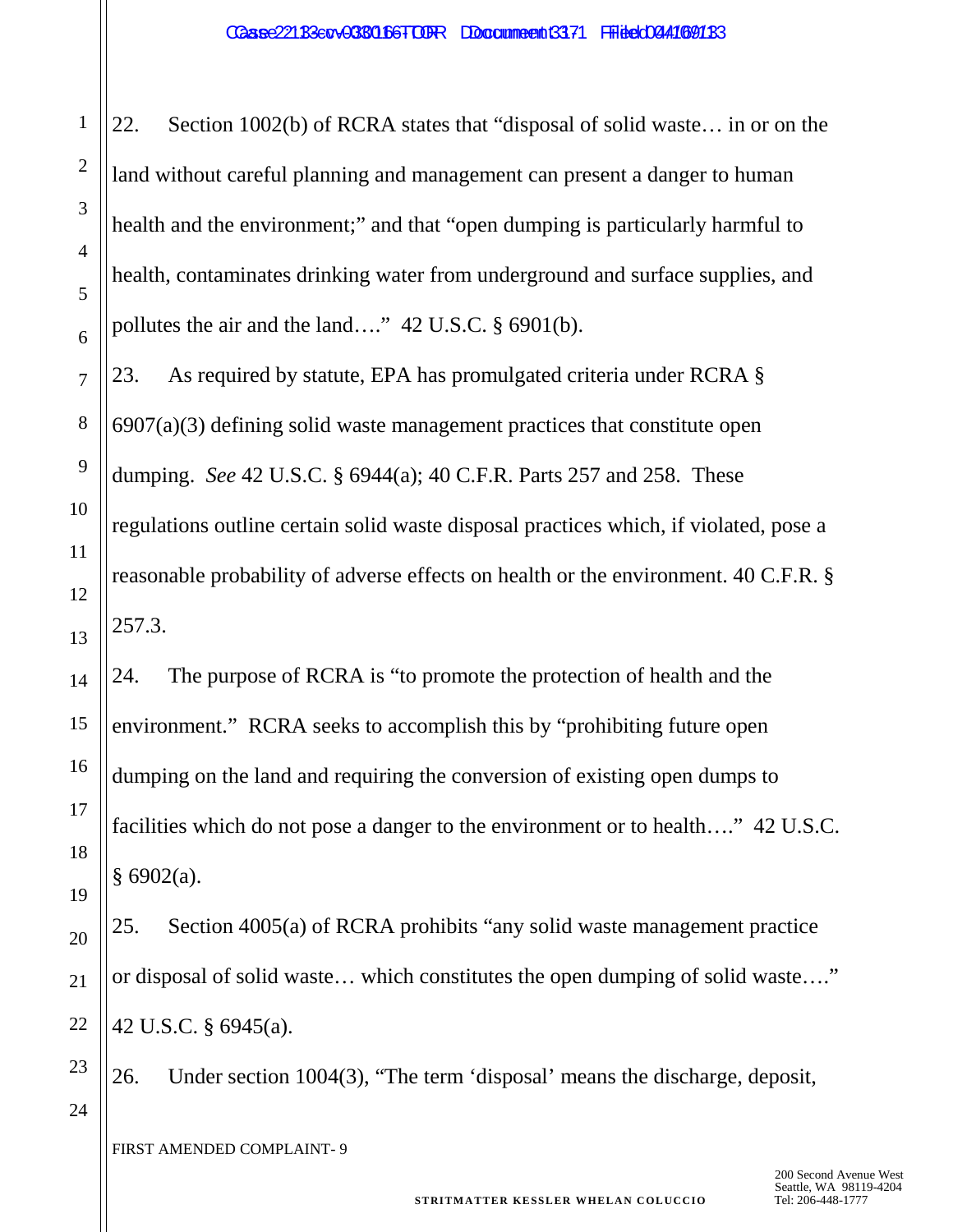injection, dumping, spilling, leaking, or placing of any solid waste… into or on any land or water so that such solid waste or hazardous waste or any constituent thereof may enter the environment or be emitted into the air or discharged into any waters, including ground-waters." 42 U.S.C. § 6903(3).

27. RCRA defines "solid waste" as "any garbage, refuse, sludge from a waste treatment plant… and other discarded material, including solid, liquid, semisolid, or contained gaseous material resulting from… *agricultural operations*…." 42 U.S.C. § 6903(27) (emphasis added).

28. EPA criteria for solid waste disposal practices prohibit the contamination of any underground drinking water source beyond the solid waste boundary of a disposal site. 40 C.F.R. § 257.3-4(a).

29. An "underground drinking water source" includes (1) an aquifer supplying drinking water for human consumption or (2) any aquifer in which the groundwater contains less than 10,000 milligrams per liter of total dissolved solids. 40 C.F.R. § 257.3-4(c)(4).

30. "Contaminate" an underground drinking water source means to cause the groundwater concentration of a listed substance to exceed its corresponding maximum contaminant level specified in Appendix I to 40 C.F.R. Part 257, or cause an increase in the concentration of that substance where the existing concentration already exceeds the maximum contaminant level in Appendix I.

FIRST AMENDED COMPLAINT- 10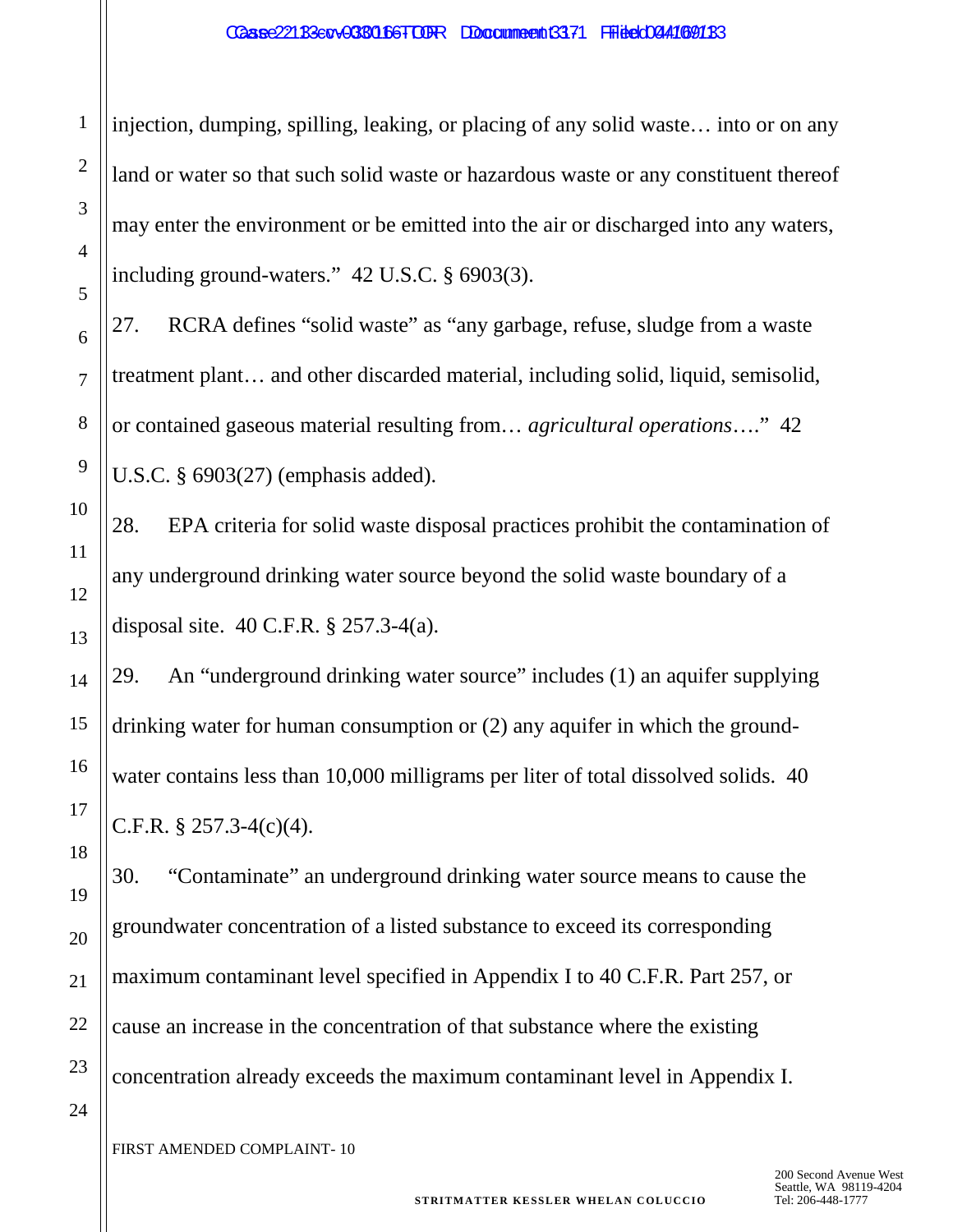#### **FACTS**

31. Cow Palace Dairy was founded by Bob and Bill Dolsen and commenced operations in 1972. The Dolsens are the owners of The Dolsen Companies, a Washington Limited Liability Company. The Dolsen Companies is the only member of Cow Palace, LLC. Cow Palace Dairy is presently managed by Jeff Boivon.

32. Cow Palace Dairy is a large dairy CAFO under federal and state law. 40 C.F.R. § 412.2; WAC 173-224-030.

33. As of January 19, 2011, Cow Palace Dairy has over 6840 milking cows and between 700-1699 dry cows, 300-999 heifers, and 2000-2999 calves housed at the facility. In total, Cow Palace Dairy had a herd size of at least 9,840 animals as of January, 2011. These animals are confined 365 days per year.

34. Despite due diligence on the Plaintiffs' part to obtain these documents, Cow Palace Dairy's Nutrient Management Plan ("DNMP") and related documents have either not been provided or been partially redacted by various Washington State agencies, thereby preventing citizens from having access to information critical to determining the adequacy of the DNMP itself.

35. Upon information and belief, there are two main aquifers underlying Cow Palace Dairy and the surrounding area. These aquifers include a surficial unconfined to semi-confined alluvial aquifer and an extensive basalt aquifer of

FIRST AMENDED COMPLAINT- 11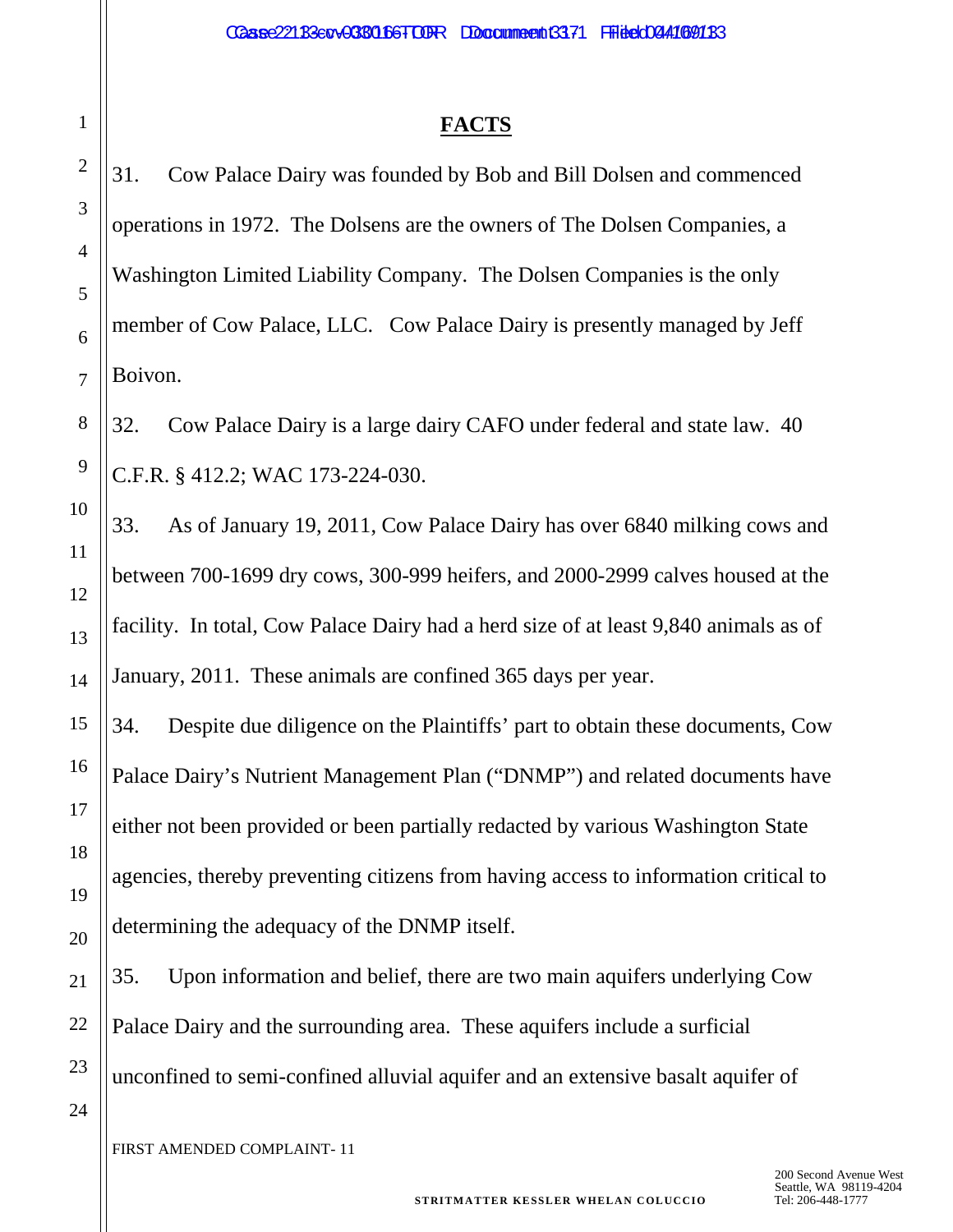1 2 3 4 5 6 7 8 9 10 11 12 13 14 15 16 17 18 19 20 21 22 23 24 great thickness underlying sedimentary deposits. Groundwater flows through the surficial aquifer in a manner that generally follows surface topography. Groundwater flows through the upper portions of the underlying basalt aquifer also generally follows surface topography. 36. Plaintiffs' members obtain groundwater from one or both of these aquifers. *Manure Storage Practices* 37. Like all large dairy CAFOs, Cow Palace Dairy generates significant quantities of solid and liquid wastes, including manure wastes. 38. It is estimated that Cow Palace Dairy produces more than 188,570 tons of manure annually. 39. Cow Palace Dairy composts the solid manure wastes generated by its herd on-site. Composted manure is then used as bedding at the facility or sold off-site. 40. Solid manure that is not composted by Cow Palace Dairy is land-applied to agricultural fields. 41. Solid manure is stored and/or composted at Cow Palace Dairy on permeable surfaces. 42. Cow Palace Dairy stores the liquid manure wastes generated by its herd in one of at least nine manure storage lagoons. Wastes are held in these lagoons until such time they are applied to fields through various land-application techniques. 43. Cow Palace Dairy's nine manure storage lagoons are impoundments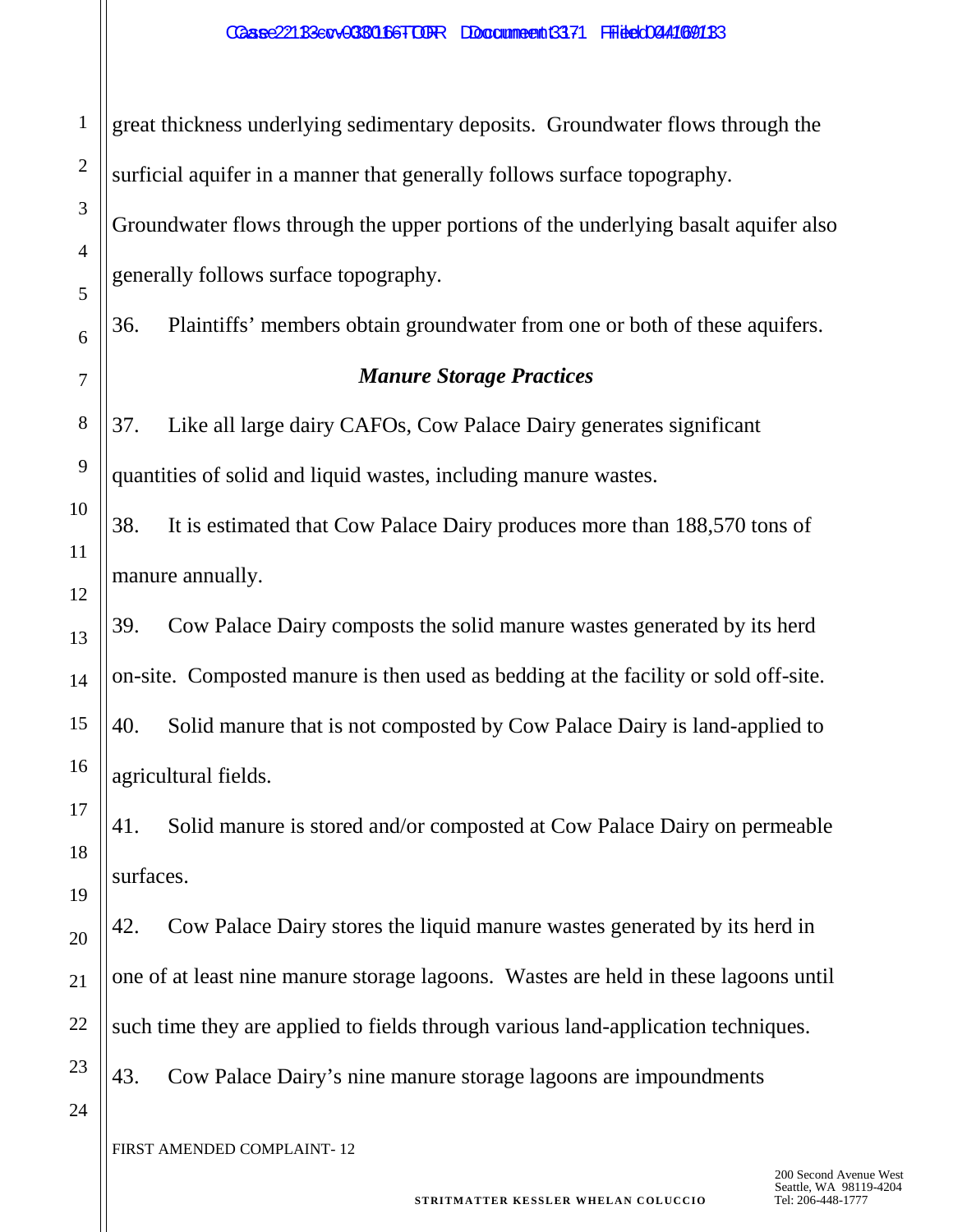1 containing no synthetic liner or other artificial barrier.

2

3

4

5

6

7

8

9

10

11

12

13

14

15

16

17

18

19

20

21

22

23

24

44. These lagoons have an estimated holding capacity of approximately 40.8 million gallons.

45. According to National Resource Conservation Service ("NRCS") standards, manure lagoons should not be constructed above an aquifer that serves as a domestic water supply. If no reasonable alternative exists, however, NRCS recommends that manure lagoons be built with either (1) a clay liner with a permeability less than 1 x 10-6 centimeters per second; (2) a flexible membrane liner over a clay liner; (3) a geosynthetic clay liner; or (4) a concrete liner designed in accordance with slab on grade criteria for fabricated structures requiring water tightness.

46. Cow Palace Dairy's manure lagoons are constructed above an aquifer that serves as a domestic water supply. Upon information and belief, Cow Palace Dairy's manure storage lagoons do not meet NRCS standards. Under any circumstances, Cow Palace Dairy's manure storage lagoons leak to groundwater. 47. The NRCS standards for manure lagoons are not designed to protect, nor are capable of protecting, human health or the environment. The standards are not scientifically established to protect groundwater.

48. Upon information and belief, the NRCS standards for municipal wastewater treatment plant lagoons are more protective of groundwater than those for manure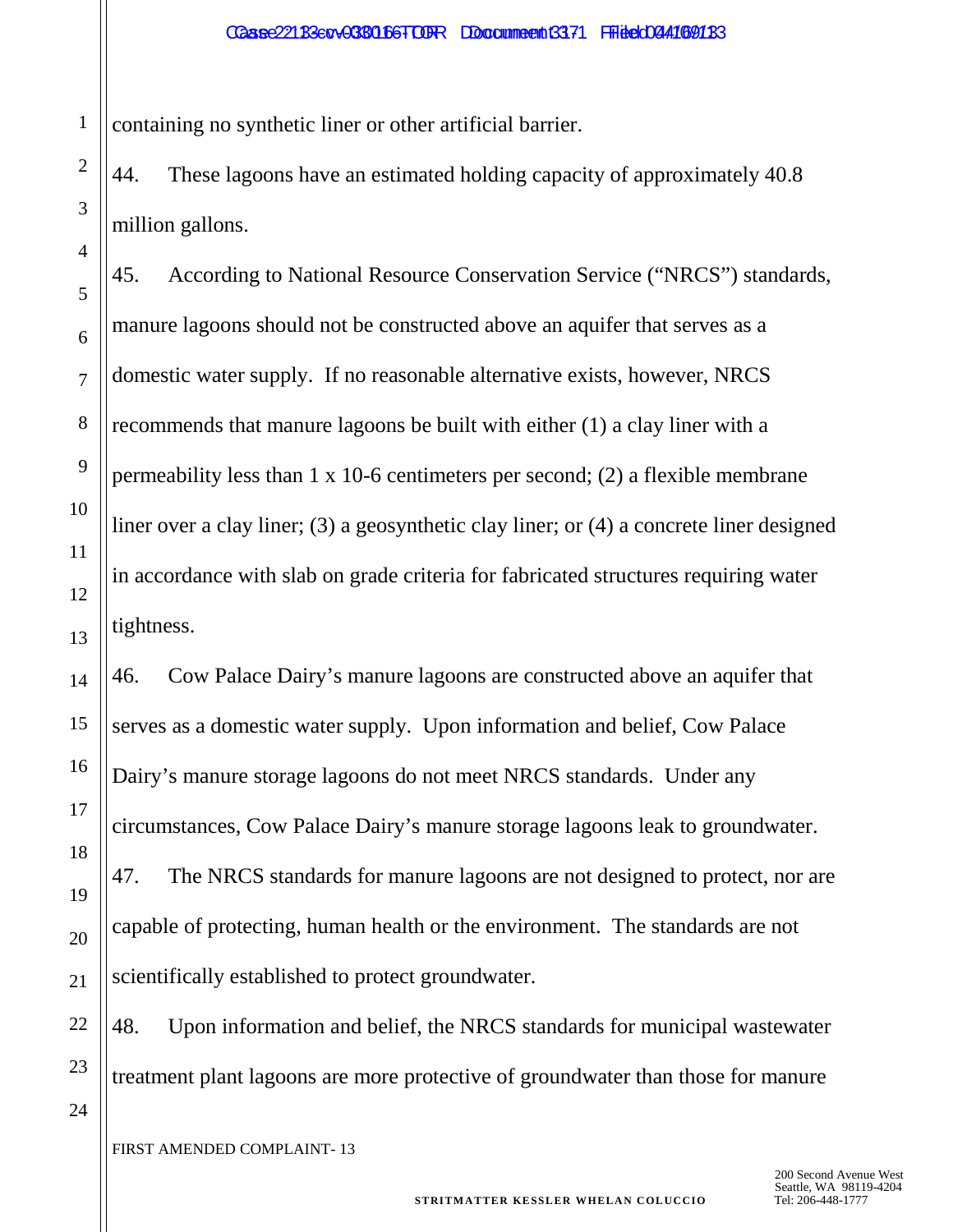lagoons. Municipal lagoons are required to be lined with, at the very least, synthetic, geomembrane liners. This is true even though municipal waste has far less concentrated effluent than the effluent generated by dairies such as Cow Palace Dairy.

49. Upon information and belief, Cow Palace Dairy's nine manure storage lagoons are leaking at least 720,000 gallons of manure into groundwater per year, but potentially as high as 8,600,000 gallons, or more, per year.

50. Upon information and belief, seepage from the manure waste storage areas has been ongoing since the date these storage areas were brought into operation, some more than 20 years ago, and has been continuous since put into operation.

51. The seepage of manure waste from the lagoons has contributed and is contributing to the excessive contamination of the groundwater, which is posing, or may pose, an imminent and substantial endangerment to health or the environment.

52. Cow Palace Dairy's storage and/or composting of solid manure on permeable surfaces causes runoff and leachate from the solid manure to enter groundwater, further contributing to the contamination of the groundwater.

53. Cow Palace Dairy's storage of solid and/or liquid manure in lagoons and other permeable surfaces has caused and is continuing to cause the discharge of manure contaminated water into groundwater.

24

1

2

3

4

5

6

7

8

9

10

11

12

13

14

15

16

17

18

19

20

21

22

23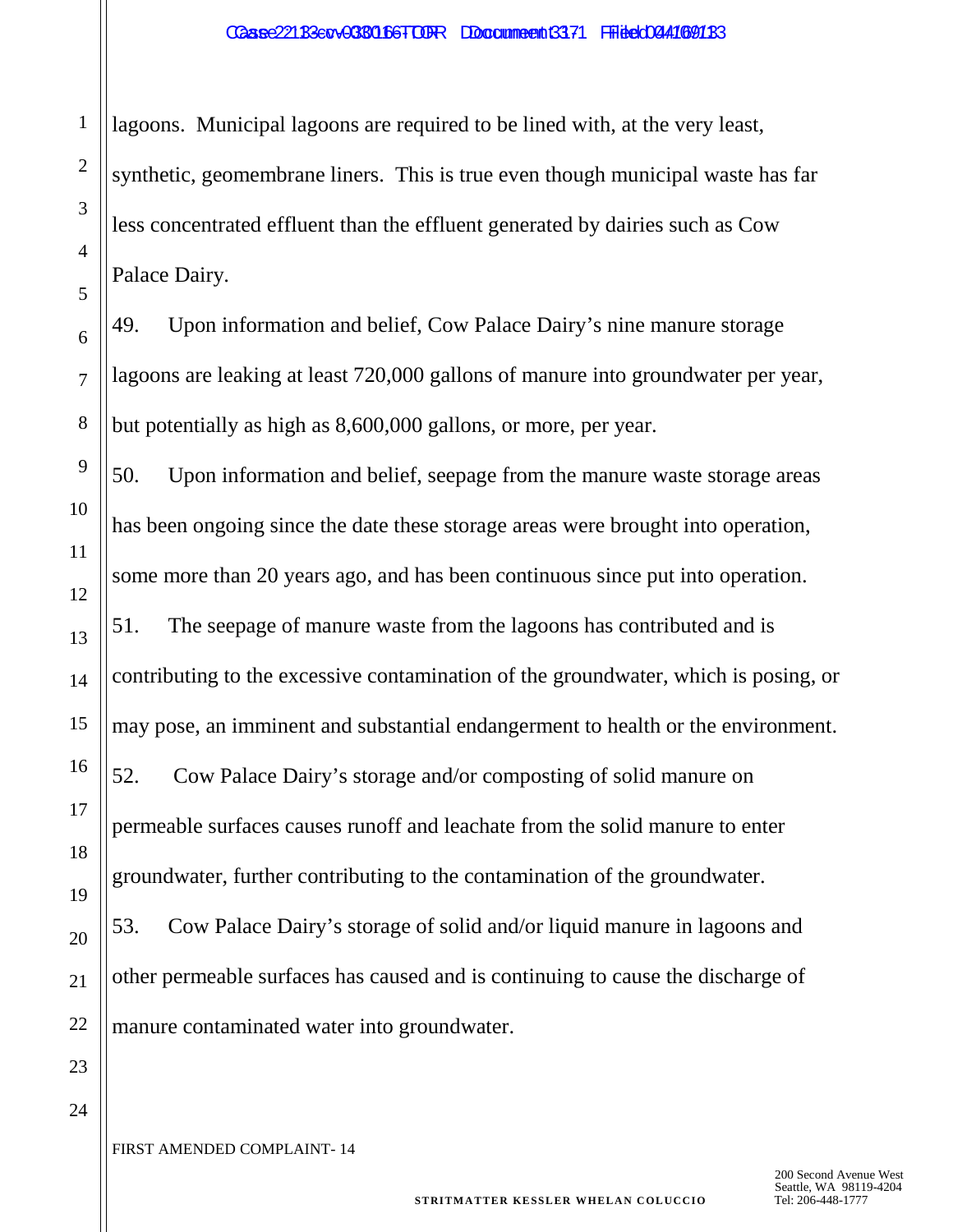1

54. Manure that has been permitted to leach, leak, or otherwise discharge into groundwater, such as from a leaking lagoon, solid manure storage area, compost storage area, or other permeable surface, is a "discarded material" from an "agricultural operation," and is therefore a "solid waste" under Section 1004(27) of RCRA, 42 U.S.C. § 6903(27).

55. Cow Palace Dairy's improper manure storage practices have caused irreparable injury to the environment, contaminating soils and groundwater with excessively high levels of nitrates and other pollutants.

## *Manure Application Practices*

56. Upon information and belief, Cow Palace Dairy and/or its agents have applied, continue to apply, and are reasonably likely to continue to apply liquid and solid manure wastes to nearby agricultural fields in amounts that exceed agronomic rates.

57. The surface soils to which Cow Palace Dairy applies manure have a high saturated hydraulic conductivity.

58. The EPA has conducted a study entitled "Relation Between Nitrate in Water Wells and Potential Sources in the Lower Yakima Valley, Washington," EPA-910- R-12-003 (September 27, 2012). The purpose of that study was to investigate the contribution from various land uses to the high nitrate levels in groundwater and residential drinking water wells, the predominant source of drinking water for

24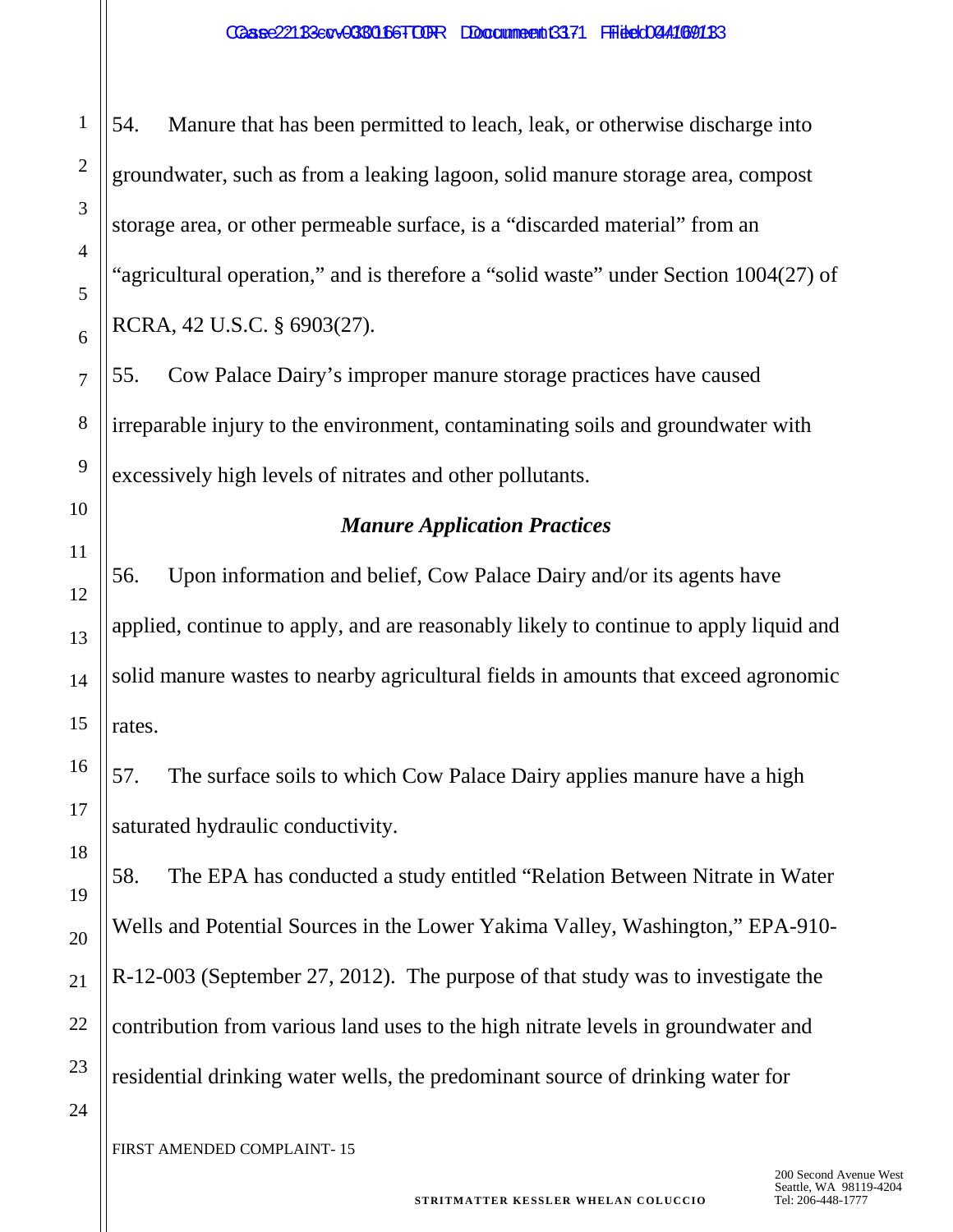many residents in the Lower Yakima Valley. Plaintiffs hereby incorporate by reference the content of the EPA study into this Complaint. The EPA study may be accessed at

<http://www.epa.gov/region10/pdf/sites/yakimagw/nitrate\_in\_water\_wells\_study\_ 9-27-2012.pdf>.

59. The EPA study found that within the approximate property boundary of the Cow Palace Dairy, six soil units have been mapped by the NRCS. All six soil units have a silt loam texture with a "well-drained" classification. Three of the soil units (Esquatzel, Shano, and Warden) represent approximately 81 percent of the surface area. These units have a saturated hydraulic conductivity in the range of 1.1 to 4.0 feet per day, which is characterized as "moderately high to high" in their capacity to transmit water. Two of the soil units (Burke and Scoon) represent approximately 19 percent of the surface area and have a saturated hydraulic conductivity in the range of 0.0 to 0.12 feet per day, which is characterized as "very low to moderately low." One of the soil units (Finlay) represents less than 1 percent of the surface area and has a saturated hydraulic conductivity of 4 to 11.9 feet per day, which is characterized as "high."

60. The well drained nature of these soils along with high hydraulic conductivity make for highly susceptible soil conditions for groundwater contamination and

24

1

2

3

4

5

6

7

8

9

10

11

12

13

14

15

16

17

18

19

20

21

22

23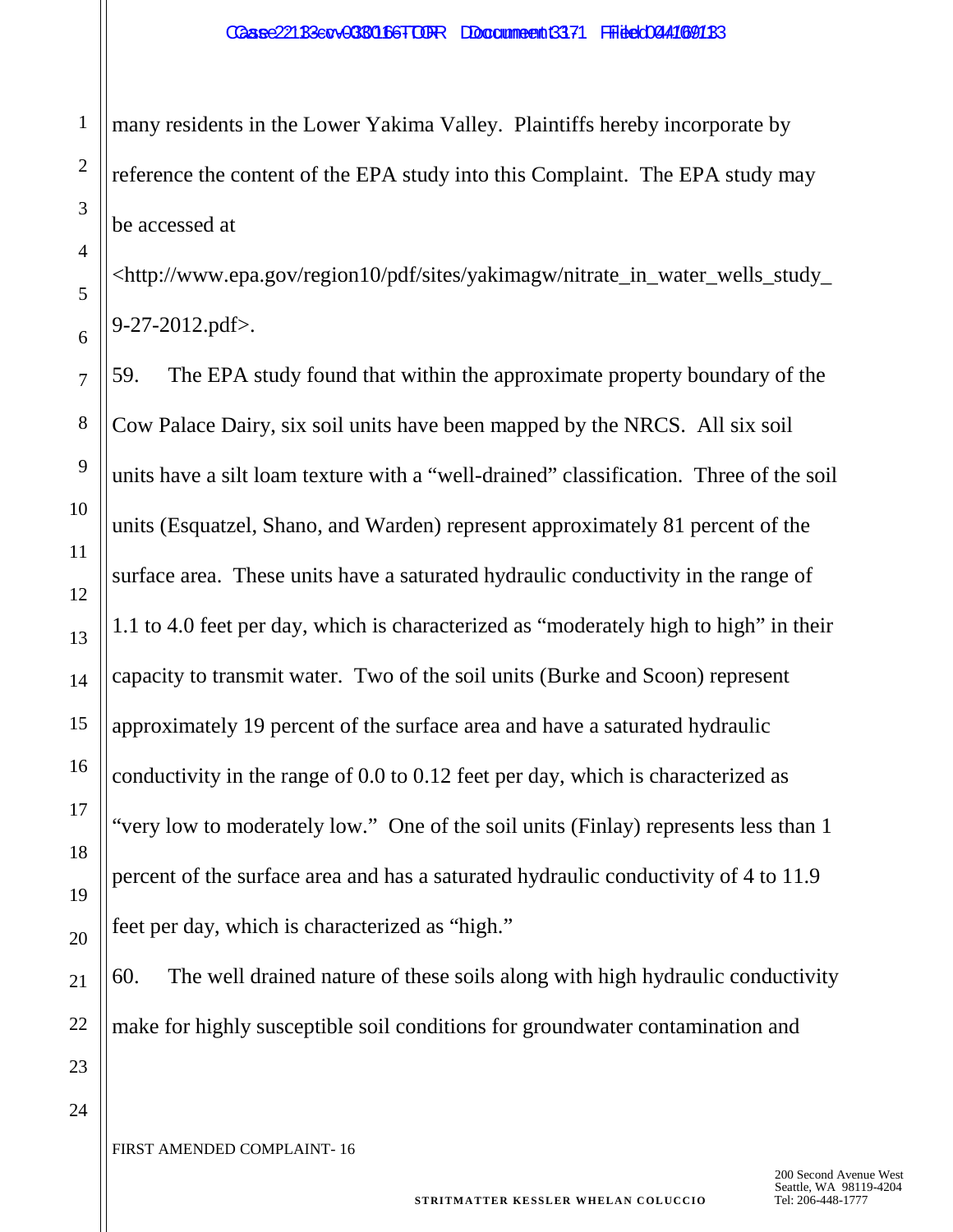very low potential for any denitrification to decrease nitrate contamination of groundwater.

61. Dairy effluent concentrations of ammonia and nitrate can be considerable, as ammonia is produced by hydrolysis of waste fluids. Ammonia is rapidly converted to nitrate when the manure encounters aerobic soils or groundwater. Due to their high solubility, ammonia and nitrate can readily leach into groundwater.

62. Plants can uptake nitrate and nitrite only in limited quantities. Quantities of nitrate and nitrite in the soil in excess of concentrations which can be used by the currently active crop migrate into the vadose zone and the water table, where they adversely impact ground water quality and its use as a drinking water source. Migration to the vadose zone and water table may also occur where well-drained soils cannot hold the nitrate and nitrite in the root zone for a sufficient amount of time to allow for the crops' natural uptake process.

63. Elevated nutrient levels found in soils receiving manure are evidence of manure applications in excess of agronomic rates.

64. Washington Department of Agriculture inspection reports from November 22, 2005 documented elevated phosphorus levels in soils receiving Cow Palace Dairy manure, indicating that the Dairy had applied manure in excess of agronomic rates. The report also cautioned the Dairy to "watch crop uptake rates" for nitrate,

24

1

2

3

4

5

6

7

8

9

10

11

12

13

14

15

16

17

18

19

20

21

22

23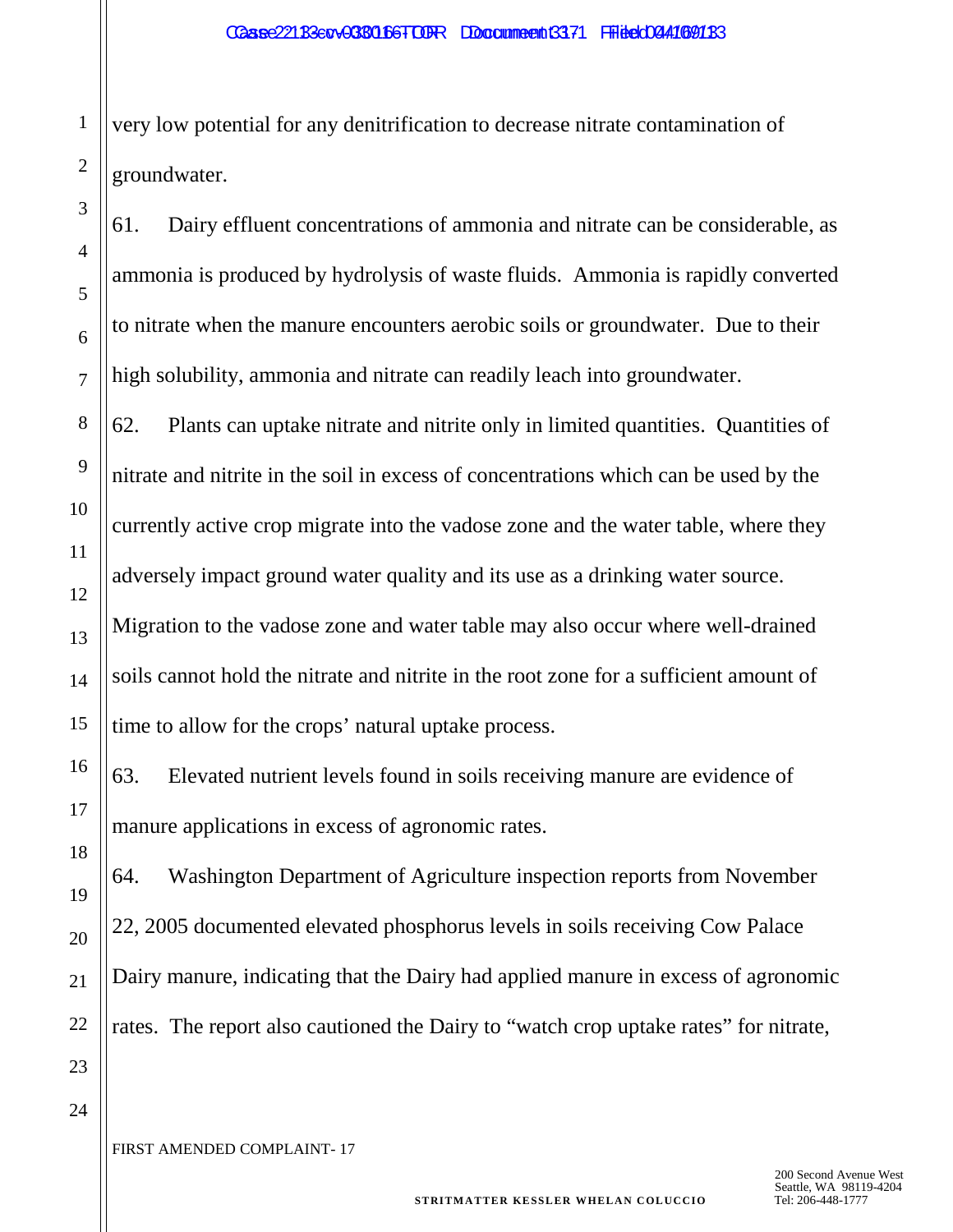indicating that there were also elevated nitrate levels in fields receiving the Dairy's manure.

65. Washington Department of Agriculture inspection reports from July 3, 2007 have documented elevated nitrogen and phosphorus levels in soils receiving Cow Palace Dairy manure, indicating that the Dairy has applied manure in excess of agronomic rates.

66. Washington Department of Agriculture inspection reports from January 19, 2011 have documented elevated phosphorus levels in soils receiving Cow Palace Dairy's manure, indicating that the Dairy has applied manure in excess of agronomic rates.

67. Upon information and belief, Washington Department of Agriculture inspection reports from 2012 have documented elevated nitrate levels in soils receiving Cow Palace Dairy's manure, indicating that the Dairy has applied manure in excess of agronomic rates.

68. Upon information and belief, the elevated nutrients found in Cow Palace Dairy's fields are evidence of applications of manure in excess of agronomic rates. 69. According to Washington Department of Ecology records, Cow Palace Dairy was applying manure to a field on the NW corner of N Arms Road and Knowles Road on or about January 2, 2013. At the time, the field to which Cow Palace Dairy was applying manure was frozen and/or snow covered. According to

1

2

3

4

5

6

7

8

9

10

11

12

13

14

15

16

17

18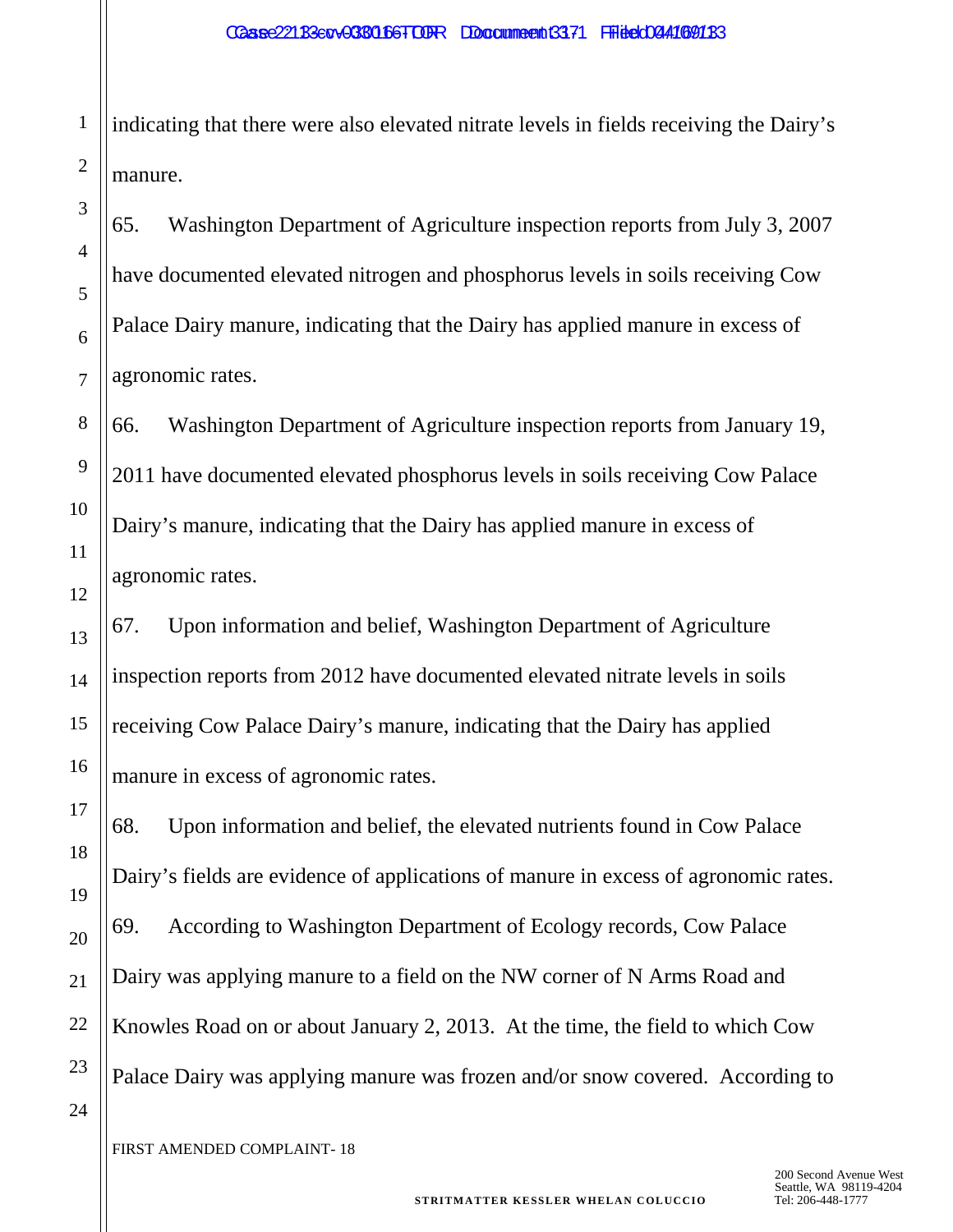an unidentified eyewitness of the application, manure had been applied in such quantities so as to create a "lake" of ponded manure.

70. According to Washington Department of Ecology records, inspectors did not visit Cow Palace Dairy until nearly one month later, on February 3, 2013. At that time, Cow Palace Dairy was still applying manure to fields that were frozen and/or snow covered.

71. According to records obtained from the Washington Department of Agriculture, on or about April 9, 2009, Greg Schuler, a former dairy inspector, filed a complaint alleging that Cow Palace Dairy was applying manure through a "big gun" to "Field #4A" in such quantities that the ponding of manure occurred. Field #4A is between 26-65 acres in size. The ponded area was approximately 10- 20 feet wide and at least 12 inches deep.

72. According to a Washington Department of Agriculture Inspection Report from January 5, 2006, Cow Palace Dairy had been applying manure to "fields 1 and 2," in such quantities that there was ponding in a low spot of a field adjacent to the Dairy. The Report indicates that the ponding and size of application caused runoff from the fields to occur.

73. Upon information and belief, Cow Palace Dairy's DNMP prohibits applications on frozen and/or snow covered fields.

24

1

2

3

4

5

6

7

8

9

10

11

12

13

14

15

16

17

18

19

20

21

22

23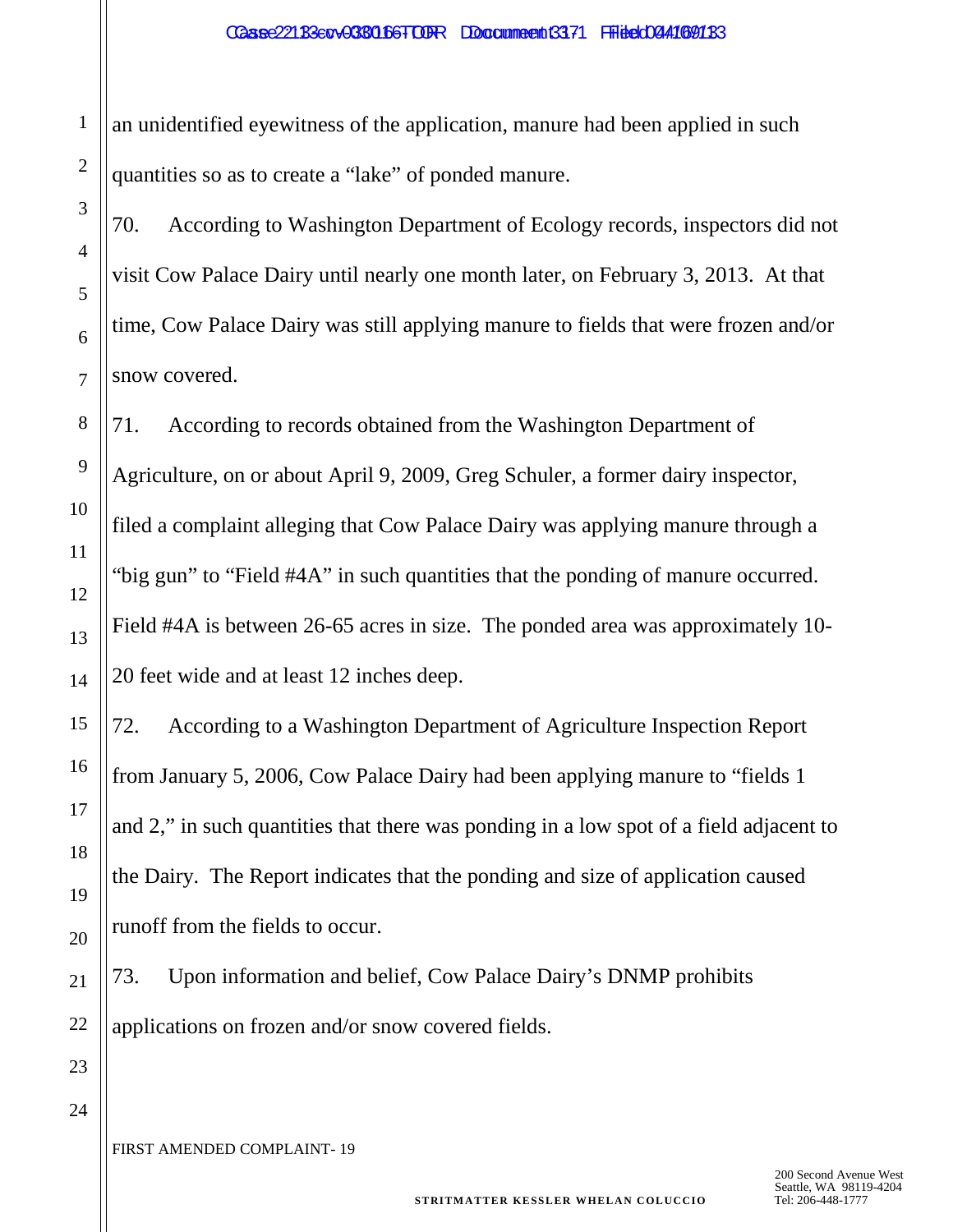74. Applications of manure to frozen and/or snow covered fields creates pathways for manure to be discharged to surface and/or groundwater. 75. Applications of manure to frozen and/or snow covered fields are not

5 6 7 76. Upon information and belief, Cow Palace Dairy's DNMP prohibits applications when there is a potential for ponding to occur.

77. Applications of manure which cause ponding to occur create pathways for manure to be discharged to surface and/or groundwater.

78. Applications of manure which cause ponding to occur are not agronomic. 79. Applications of manure waste above agronomic rates cause manure nutrients, including but not limited to nitrates, to leach through soil and into groundwater.

80. Once nitrates enter the vadose zone, the area below the soil surface from the end of the vegetative root zone to the beginning of a groundwater table, they migrate down to the nearest groundwater.

19 20 22 23 81. Once nitrates enter the water table, they migrate away from the Cow Palace Dairy and into the wells of nearby residents or into nearby surface waters depending upon the depth and flow direction of the initial receiving groundwater. 82. The contaminated shallow groundwater likely feeds surface waters such as the Roza-Sunnyside Board of Joint Control Drains 26.6, 27.2 and 28.0 and the

24

1

2

3

4

agronomic.

8

9

10

11

12

13

14

15

16

17

18

21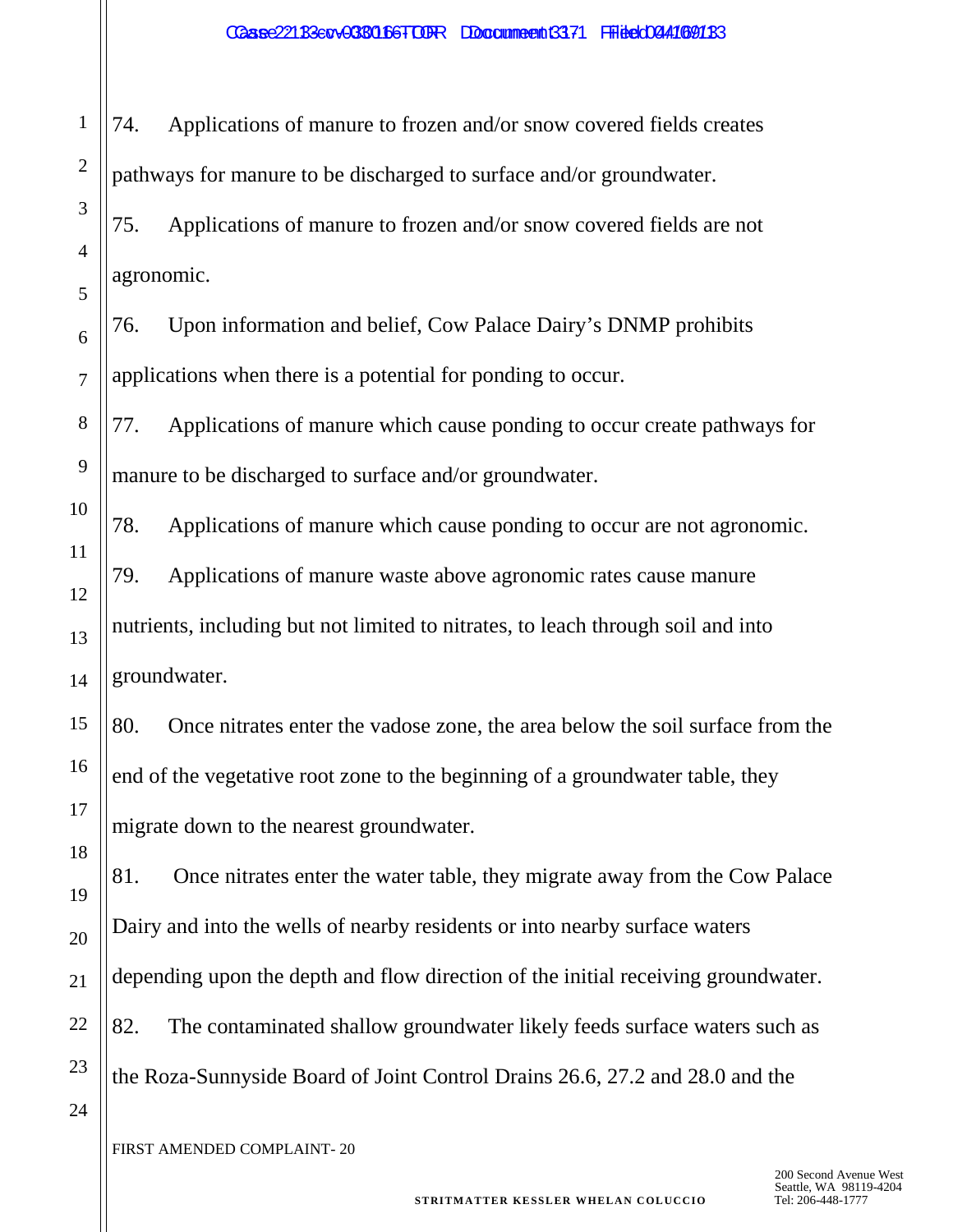Sunnyside Canal. The Joint Drains converge and discharge into the Granger Drain, which in turn then discharges to the Yakima River. The Sunnyside Canal discharges into the Yakima River. These waters are used by members of CARE and CFS and the general public for multiple purposes, including but not limited to recreation, human consumption, irrigation, and sustenance.

83. Upon information and belief, the over-application of liquid manure above agronomic rates has been ongoing since the date Cow Palace Dairy was brought into operation and has been continuous for at least the past five years.

84. Cow Palace Dairy knows or should know that applications of manure above agronomic rates – that is, applications above that which the current or planned crop can effectively utilize – will cause manure nutrients, including but not limited to nitrate and phosphorus, to pass through soils before they can be utilized by the planned or active crop and into groundwater. This renders the manure incapable of serving its intended purpose as a fertilizer.

85. Cow Palace Dairy knows or should know that applications of manure to frozen and/or snow covered fields or applications of manure which result in ponding will cause manure nutrients, including but not limited to nitrate and phosphorus, to pass through soils before they can be utilized by the planned or active crop and into groundwater. This renders the manure incapable of serving its intended purpose as a fertilizer.

FIRST AMENDED COMPLAINT- 21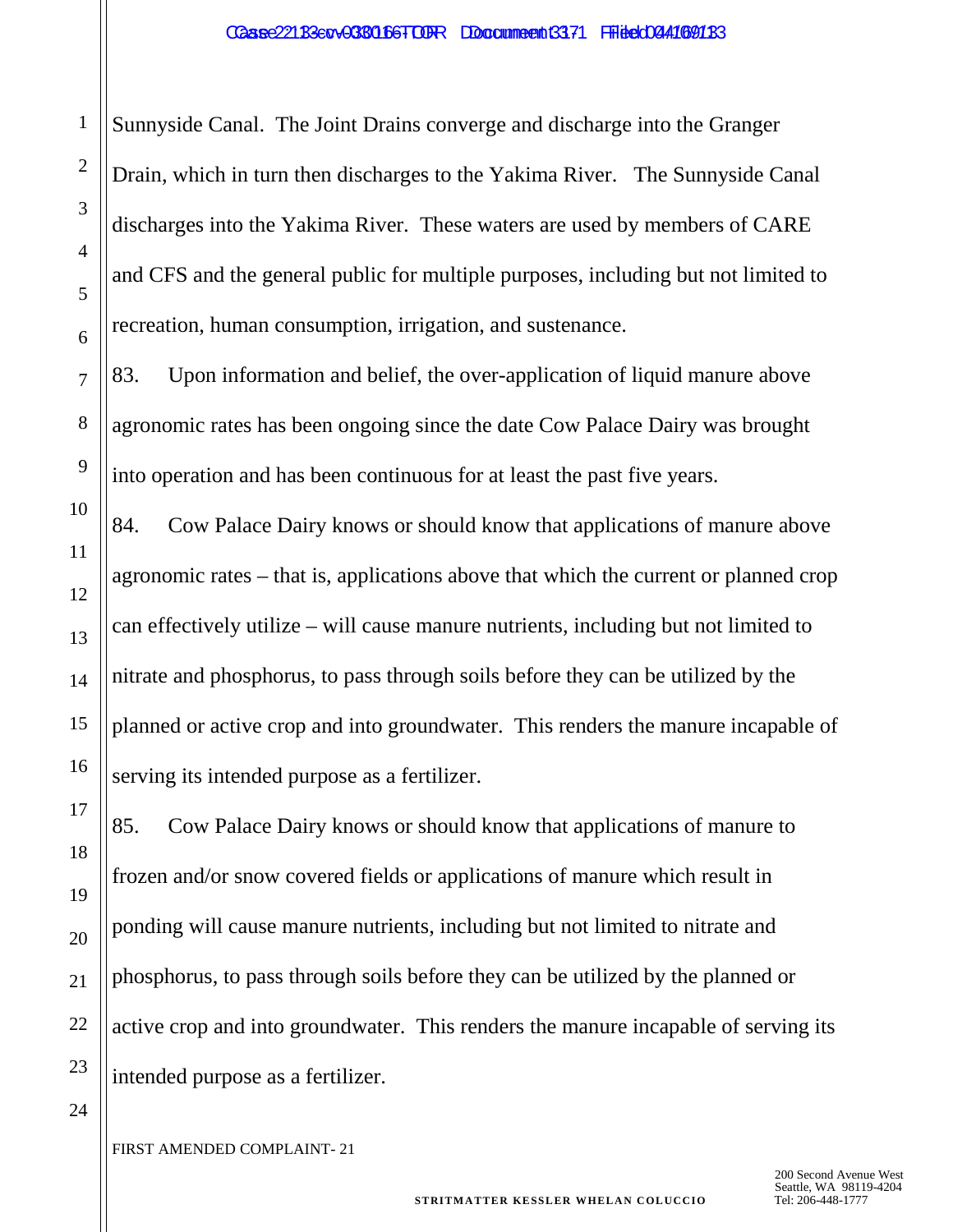#### Caase 221 B3 EQV-0380166-TOUR Document 3371 Filed 044169183

1

86. Manure that has been over-applied on fields and permitted to leach, leak, or otherwise discharge into groundwater is a "discarded material" from an "agricultural operation," and is therefore a "solid waste" under Section 1004(27) of RCRA, 42 U.S.C. § 6903(27).

87. Manure that has been applied to frozen and/or snow covered fields, or manure that has been applied in such a manner that ponding occurs, causes manure to leach, leak, or otherwise discharge into groundwater. This renders the manure a "discarded material" from an "agricultural operation," and is therefore a "solid waste" under Section 1004(27) of RCRA, 42 U.S.C. § 6903(27).

88. Washington State regulators have proposed that soil samples containing greater than 45 parts per million (ppm) nitrate constitute "excessive" levels of nitrate within soils.

89. The 45 ppm proposal used in drafting the 2006 Washington General CAFO National Pollution Discharge Elimination System ("NPDES") Permit was the result of political machinations between the dairy and cattle industry and Washington regulators, including the Washington Departments of Ecology and Agriculture.

90. The 45 ppm soil number is not scientifically based to be protective of human health or the environment. Soil samples containing less than 45 ppm nitrate may still allow nitrates to leach through soils and into groundwater at levels above the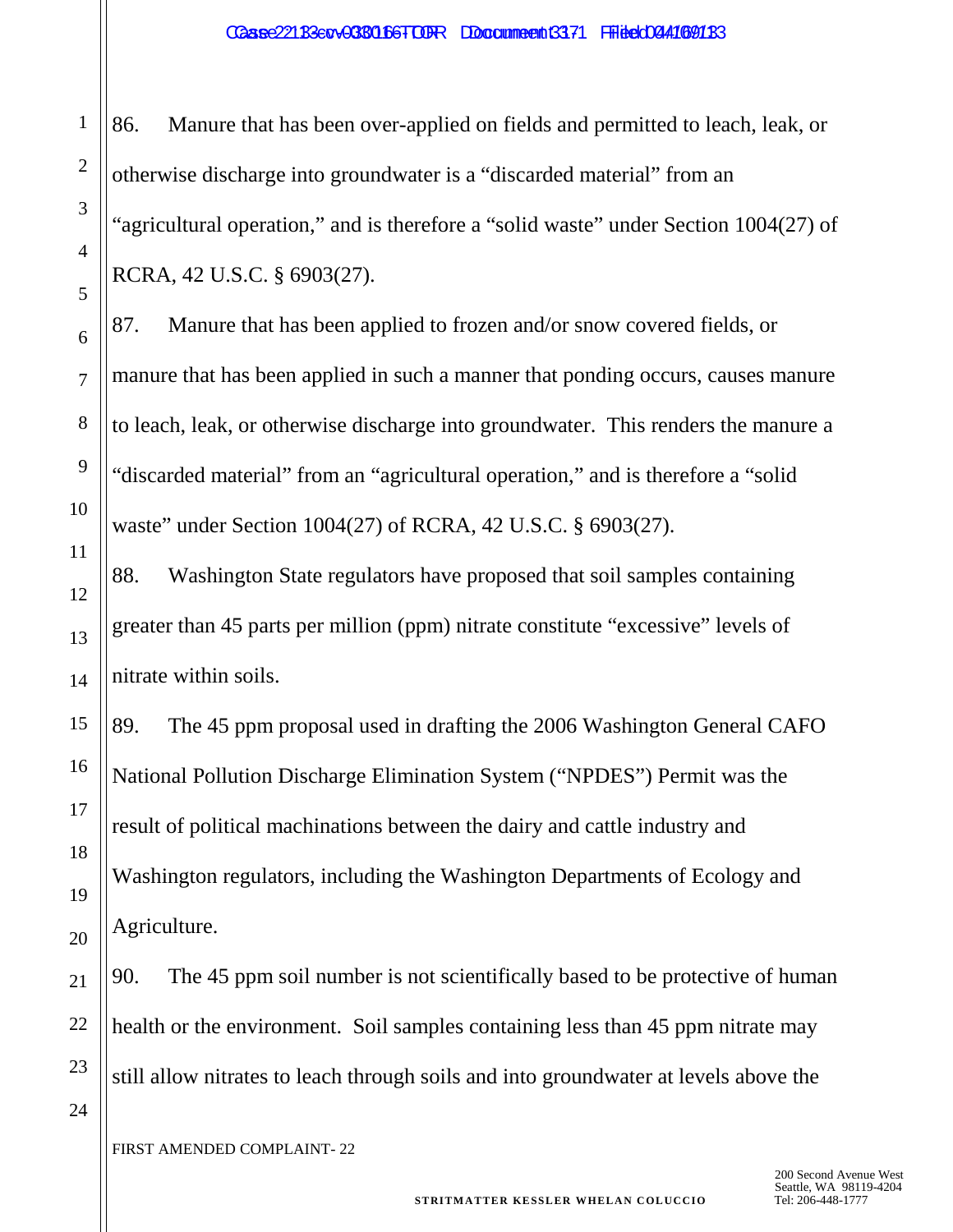10 mg/l federal Maximum Contaminant Level or "MCL." A concentration of 45 ppm nitrate in the upper two feet of soil would amount to 360 pounds of available nitrogen per acre. This amount of nitrogen is far in excess of the most demanding crop needs.

91. Accurately measuring quantities of nitrate in soil that can cause groundwater contamination requires more than simply measuring the amount of nitrate in soil at certain levels below the surface. Other factors, including but not limited to, moisture content, irrigation practices, and amount of nitrate contained in the soil solution must also be accounted for. Soil sample results (from below the root zone) that have greater than 10 mg/l nitrate contained in the soil solution are excessive and will likely cause groundwater contamination, which correspond to the metric of the MCL for nitrates, which is also 10 mg/l.

92. Cow Palace Dairy's improper manure application practices have caused irreparable injury to the environment, contaminating soils and groundwater with excessively high levels of nitrates and other pollutants.

*Contamination of Groundwater in Excess of MCLs*

93. The practices mentioned in paragraphs 37-92 are causing or contributing to groundwater contamination beyond the federal MCL for nitrates.

94. The EPA has determined that nitrates pose an acute health concern at certain levels of exposure. Nitrates contained in drinking water are colorless and odorless.

24

1

2

3

4

5

6

7

8

9

10

11

12

13

14

15

16

17

18

19

20

21

22

23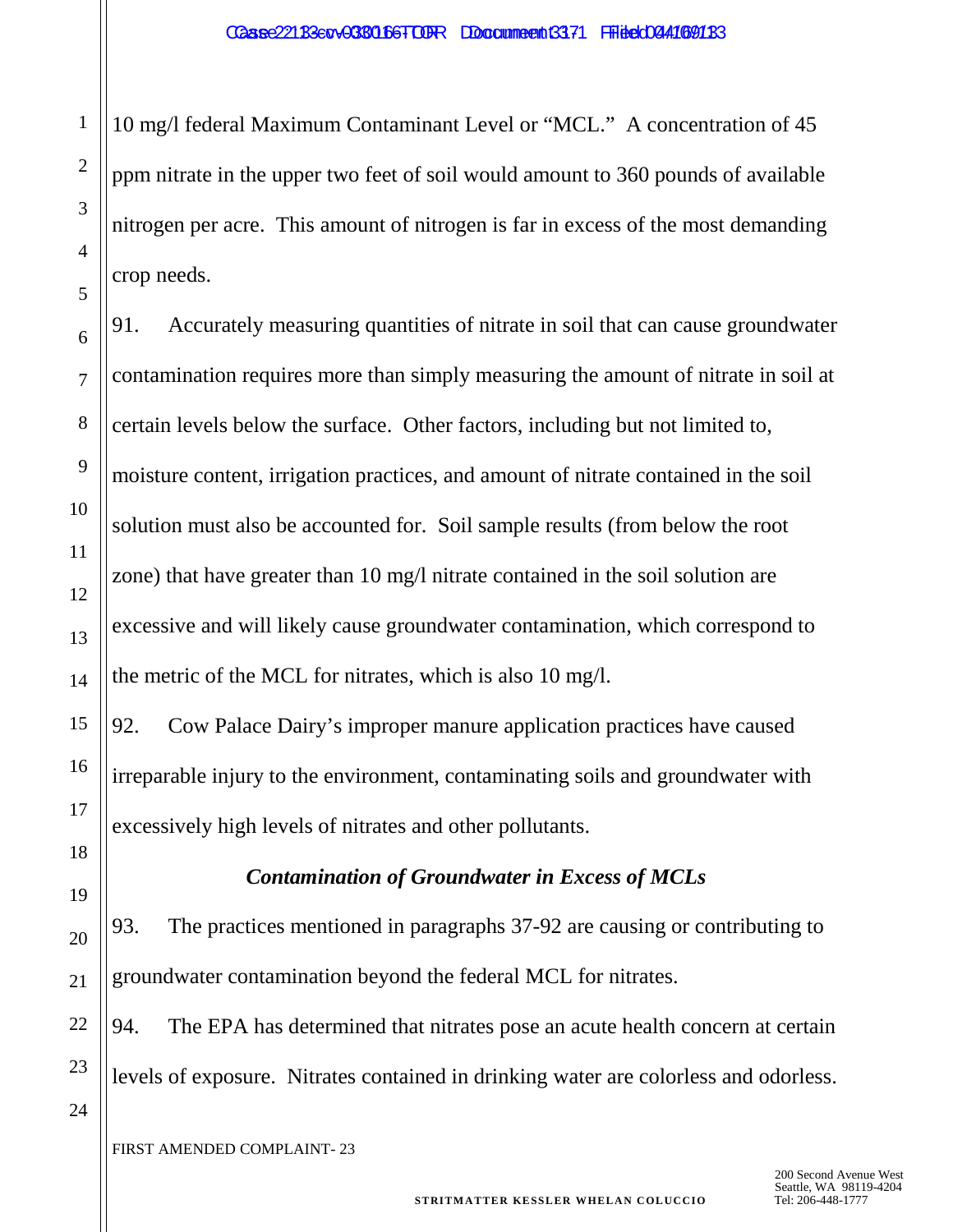Ingestion of nitrates, converted to nitrite in the body, interferes with the oxygen carrying capacity of blood, potentially resulting in cyanosis and, at higher levels, asphyxia.

95. High levels of nitrate in water can also cause a blood disorder in infants known as methemoglobinemia ("blue baby syndrome") that can be fatal if left untreated.

96. Methemoglobinemia is a blood disorder in which an abnormal amount of methemoglobin -- a form of hemoglobin -- is produced. Hemoglobin is the molecule in red blood cells that distributes oxygen to the body. Methemoglobin cannot release oxygen. In methemoglobinemia, the hemoglobin is unable to release oxygen effectively to body tissues.

97. High nitrate levels may also affect pregnant women and adults with hereditary cytochrome b5 reductase deficiency.

98. In addition, nitrate and nitrite ingestion in humans has been linked to goitrogenic (anti-thyroid) actions on the thyroid gland (similar to perchlorate), fatigue and reduced cognitive functioning due to chronic hypoxia, and maternal reproductive complications including spontaneous abortion.

99. Ingestion of nitrates in excess of the MCL is also suspected of causing various forms of cancer in the general exposed population, including a variety of carcinogenic outcomes deriving from N-nitrosamines formed via gastric nitrate

24

1

2

3

4

5

6

7

8

9

10

11

12

13

14

15

16

17

18

19

20

21

22

23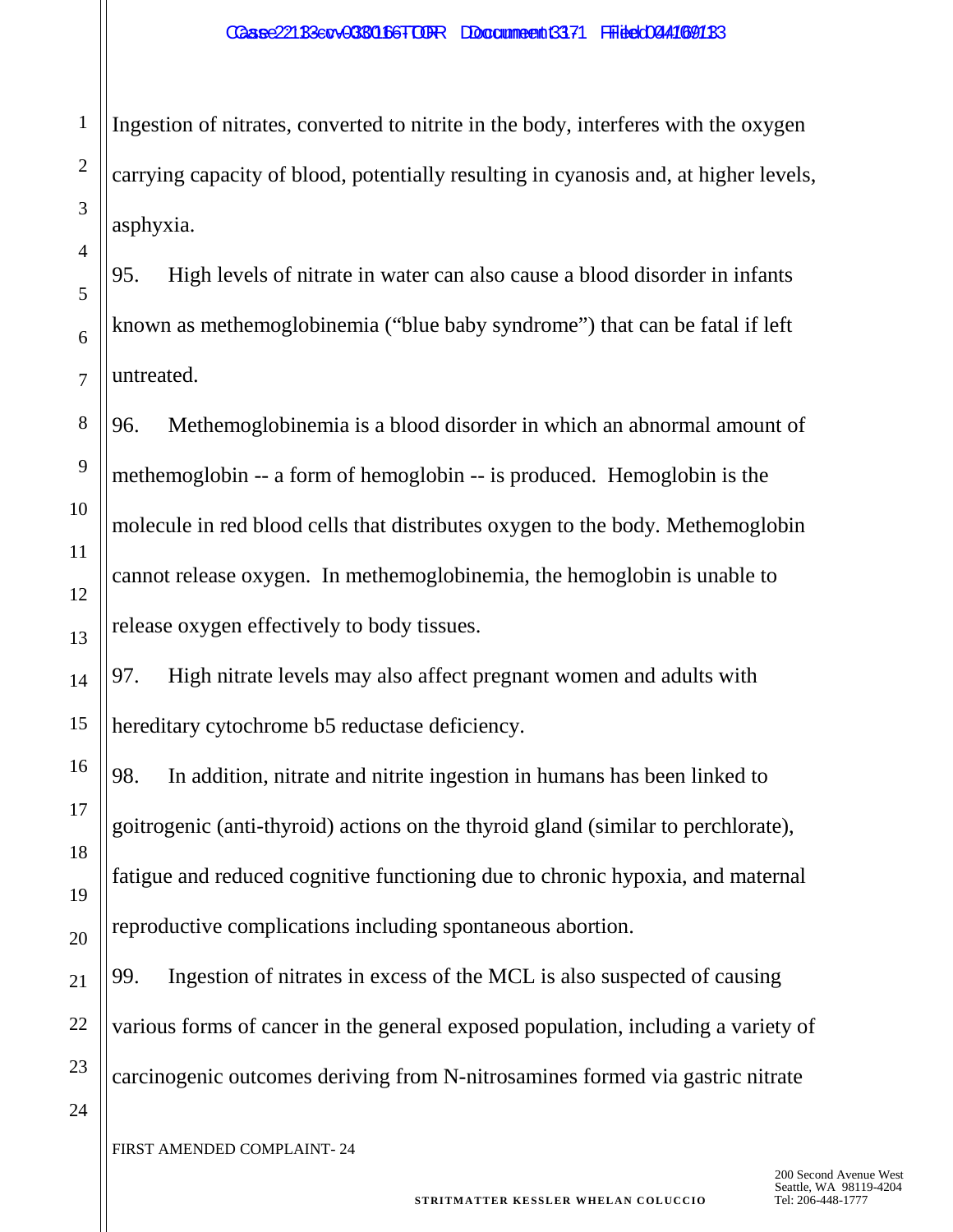conversion in the presence of amines, and compromises the health of immunocompromised individuals and the elderly.

100. The MCLs are health-based standards that specify contaminants known to have an adverse effect on human health at levels beyond the parameters set forth by regulations.

101. The EPA has established that the MCL for nitrate in groundwater is 10 milligrams per liter (mg/l) or 10 parts per million (ppm). Samples taken by the EPA as part of its study indicate elevated levels of nitrate, potassium, magnesium, calcium, sodium, chloride, sulfate, barium, zinc, and industry-standard bovine pharmaceuticals in nearby residential wells downgradient from the "Dairy Cluster," which includes Cow Palace Dairy.

102. The October 17, 2012 notice of intent to sue Cow Palace Dairy, attached hereto as Attachment 1, cited to the EPA study, which shows the specific location of the wells and other areas that were sampled at the Dairy Cluster sampling area, including areas on and near Cow Palace Dairy, as well as a summary of the results obtained for nitrate.

103. Observed levels of nitrate in seven wells located downgradient of the Dairy Cluster, which includes Cow Palace Dairy (identified as WW-11 through WW-17), are all in excess of the 10 mg/l MCL and are as follows: Wells WW-11 through WW-17 yielded results of 23 mg/l, 46.7 mg/l, 44 mg/l, 43.4 mg/l, 30.2 mg/l, 23.4

FIRST AMENDED COMPLAINT- 25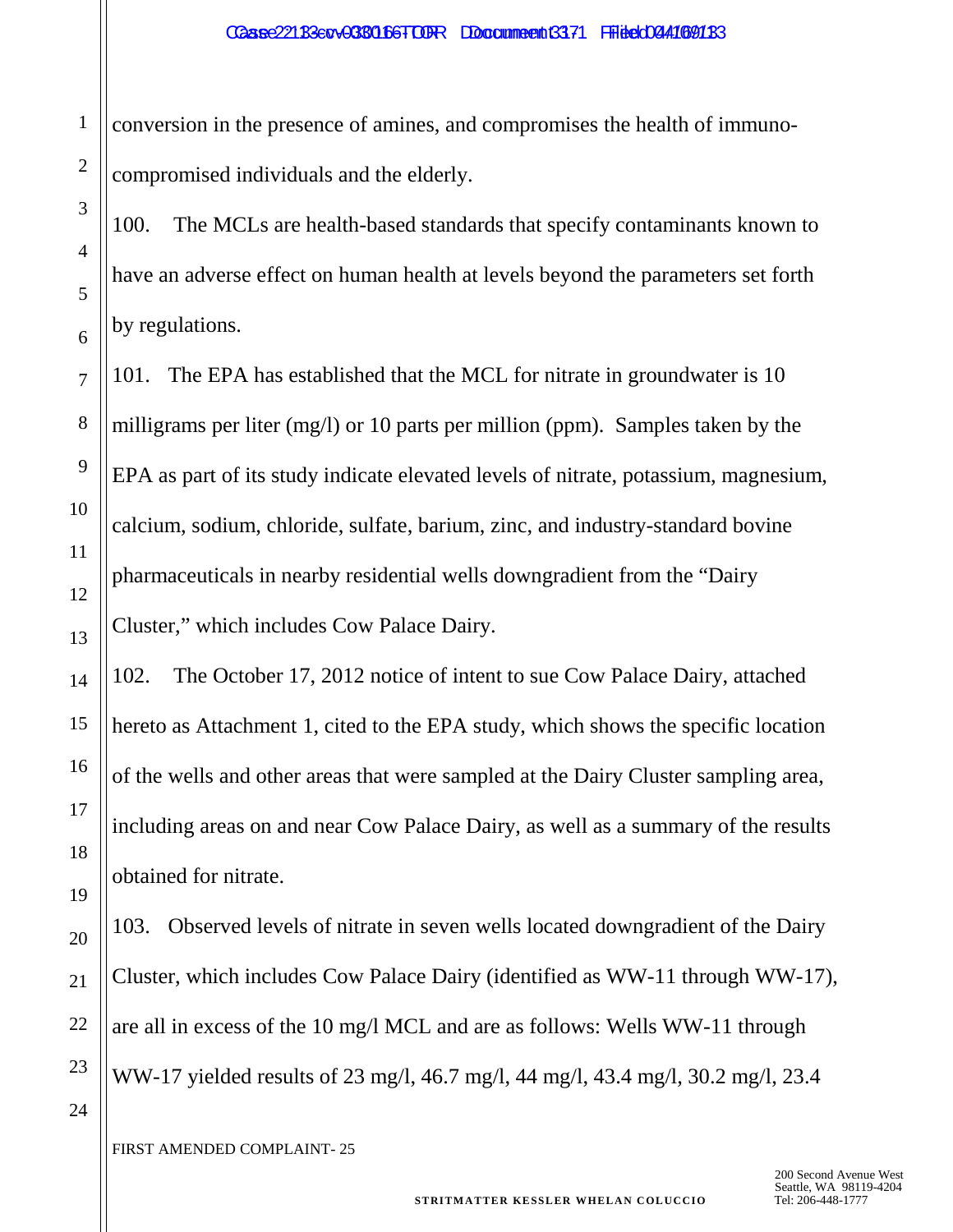mg/l, and 22.7 mg/l, respectively. *See* T. 20 in "Relation Between Nitrate in Water Wells and Potential Sources in the Lower Yakima Valley, Washington," EPA-910- R-12-003 (September 27, 2012).

104. The results exceed the MCL for nitrate, and in one instance by nearly 5 times. *See* 40 C.F.R. Part 141 and Appendix I. The results were also substantially higher than the nitrate results obtained from WW-06, the sampled well located upgradient of Cow Palace Dairy, which had a reported value of 0.73 mg/l nitrate. These samples were taken between February and April, 2010.

105. EPA took additional groundwater samples on property adjacent to Cow Palace Dairy, both upgradient and downgradient, in December 2012. The results of that sampling revealed that wells located downgradient of Cow Palace Dairy had observed nitrate levels many times greater than the MCL. For instance, downgradient well DC-03 had a nitrate level of 190 mg/l, which is 19 times greater than the MCL. Results of 26 mg/l, 32 mg/l, and 26 mg/l nitrate were also observed in monitoring wells DC-04, DC-05, and DC-14, respectively, all of which exceed the MCL for nitrate. EPA's December, 2012 sampling information is hereby incorporated herein, and is attached hereto as Attachment 2.

106. Upon information and belief, Plaintiffs assert that Cow Palace Dairy refused entry to EPA to conduct sampling on the Dairy's property during the fall of 2012 and winter of 2012-13.

1

2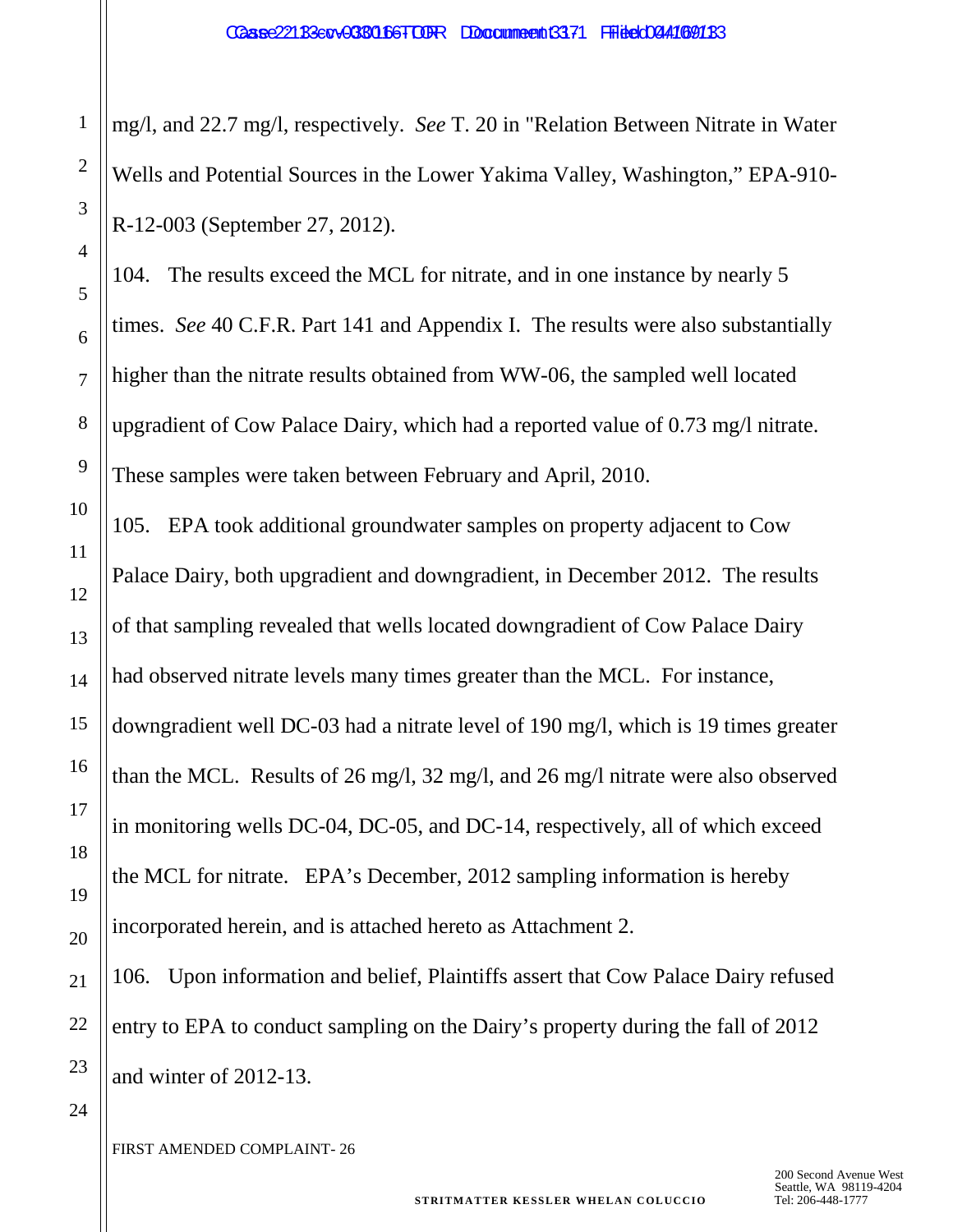107. On or about March 31, 2010, EPA sent Cow Palace Dairy a letter requesting access to the facility to collect soil and other environmental samples on the Dairy's property. The letter also requested Cow Palace Dairy to respond to a questionnaire about the Dairy's practices and management. Upon information and belief, Cow Palace Dairy refused access to EPA and did not respond to the questionnaire.

108. Upon information and belief, the highest levels of nitrates generally occur in the shallow alluvial aquifer. Plaintiffs' members and other residents have installed domestic wells for drinking water that intersect this shallow aquifer.

109. Cow Palace Dairy's storage and application of manure has caused nitrate contamination of these residential wells, forcing Plaintiffs' members and other residents to either consume unsafe drinking water or to obtain alternative sources of drinking water.

110. Cow Palace Dairy's manure storage and application practices, described in the preceding paragraphs, have caused irreparable injury to the environment, contaminating groundwater with excessively high levels of nitrates and other pollutants.

#### **CLAIMS FOR RELIEF**

# **COUNT I RCRA Imminent and Substantial Endangerment**

FIRST AMENDED COMPLAINT- 27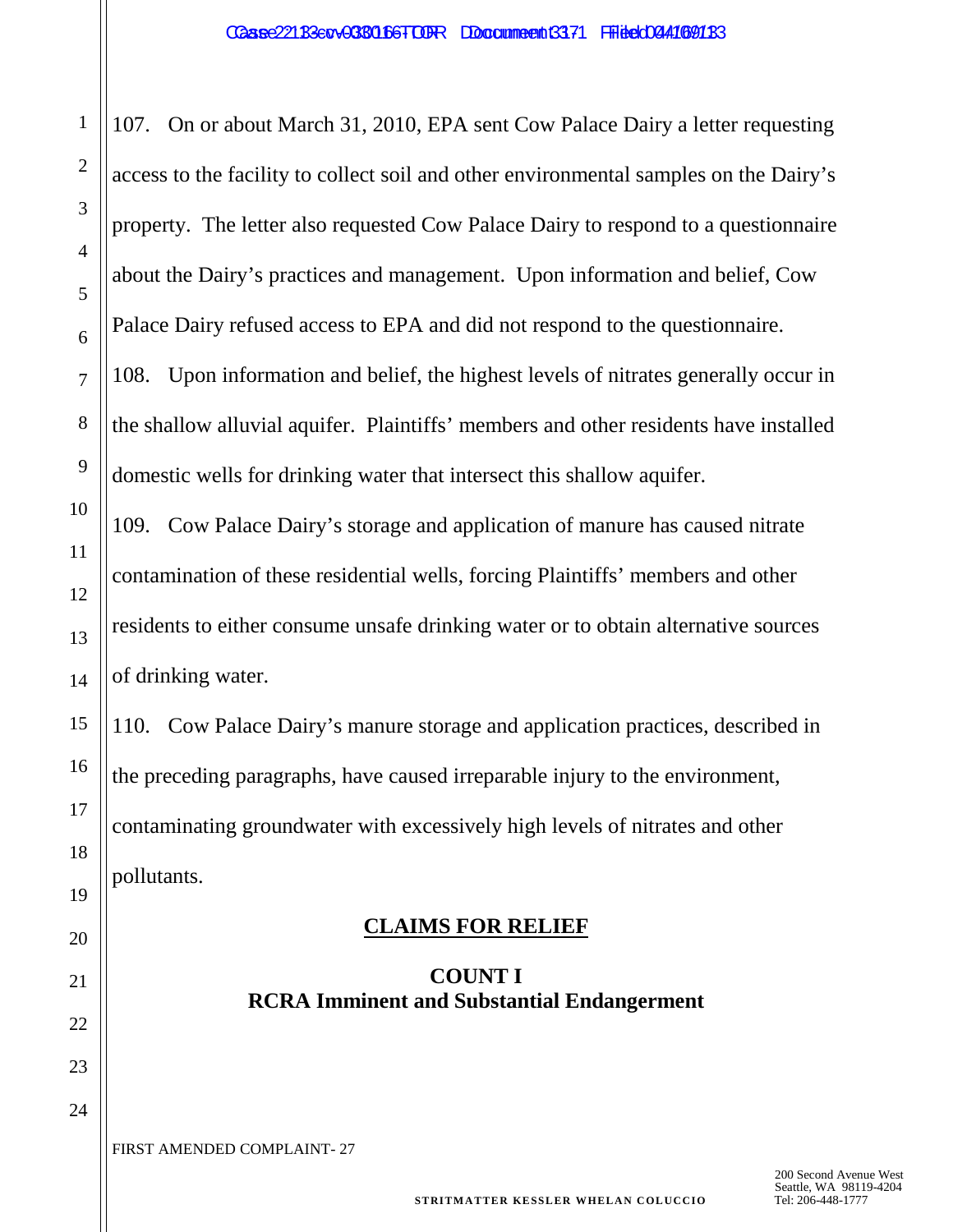111. Plaintiffs incorporate by reference the allegations of the preceding paragraphs of this Complaint.

112. Since at least February 1, 2008, Cow Palace Dairy has been discarding manure, and pharmaceutical by-products in the manure, which are "solid wastes" under section 1004 of RCRA, 42 U.S.C. § 6903(27), because the manure is, either when over-applied or leaked through holding areas, a discarded solid, liquid, and/or semisolid material resulting from an agricultural operation.

113. Cow Palace Dairy is the past and present owner or operator of a storage or disposal facility. As indicated above, manure is stored and disposed of in massive earthen pits and other holding structures. As a result, Defendant contributes to the past or present handling, storage, and disposal of a solid waste. RCRA, 42 U.S.C.  $§ 6972(a)(1)(B).$ 

114. Cow Palace Dairy is a past and present generator of manure and other byproduct wastes. Manure is "handled" and "transported" by the Defendant, as well as disposed of on land owned or leased by the Defendant. *Id*.

115. Defendant's handling, transportation, storage, and disposal of manure may present an imminent and substantial endangerment to public health and/or the environment.

116. Specifically, as alleged above, ground and surface water contamination levels on the Defendant's land, and down-gradient and downstream from

FIRST AMENDED COMPLAINT- 28

1

2

3

4

5

6

7

8

9

10

11

12

13

14

15

16

17

18

19

20

21

22

23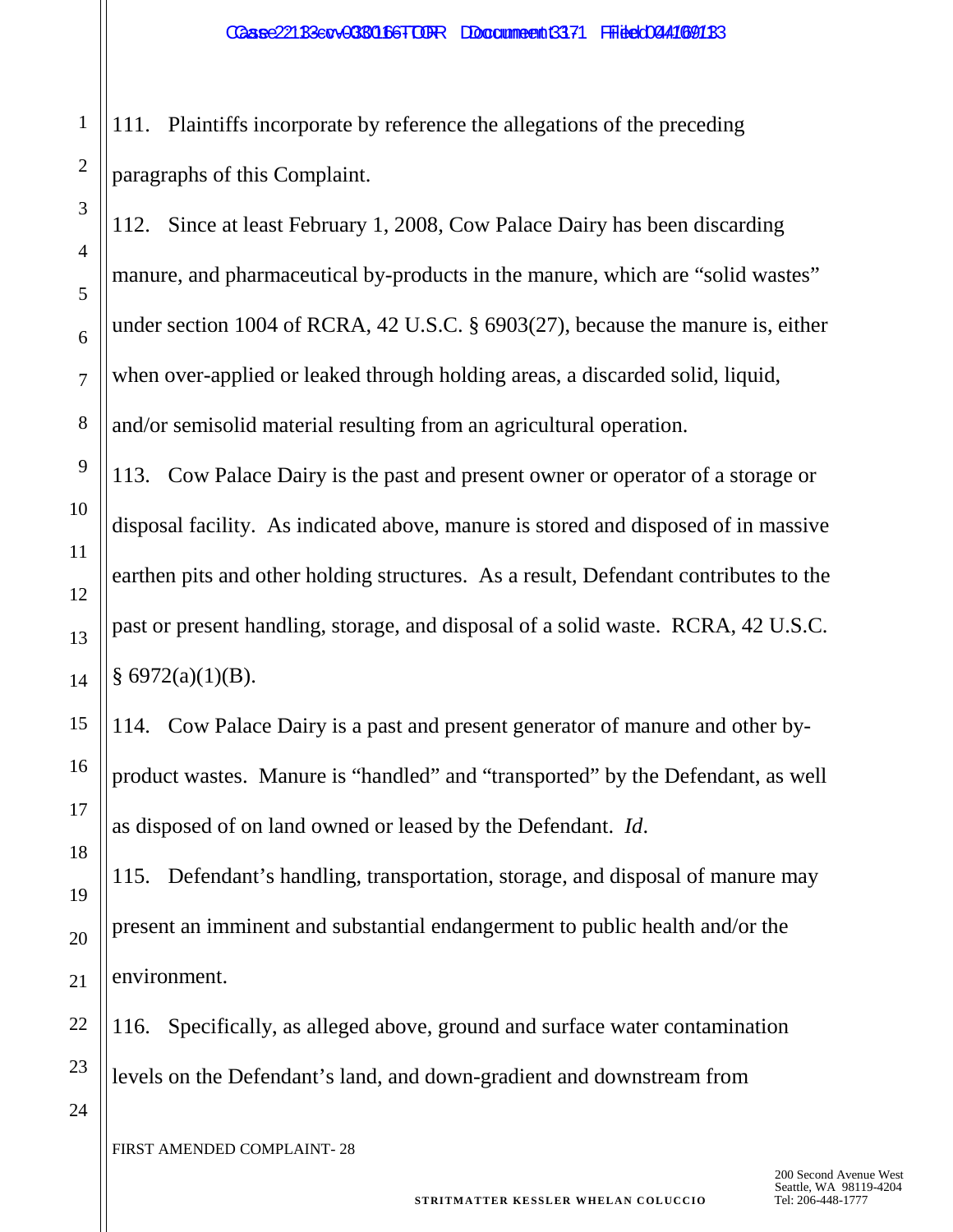Defendant's land and facilities, have contamination levels that exceed the maximum safe consumption limits established under state and federal law, establishing a case of imminent and substantial endangerment to public health and/or the environment.

117. The National Primary Drinking Water Standards ("NPDWS") are established under the Safe Drinking Water Act ("SDWA"), 42 U.S.C. § 300f, *et seq*. The NPDWS are health-based standards that specify contaminants known to have an adverse effect on the health of persons at levels beyond the parameters set forth in the regulations.  $42$  U.S.C.  $\S$  300f(1)(B).

118. The Washington Water Quality standards were promulgated to protect groundwater and human health pursuant to the Washington Water Pollution Control Act, RCW 90.48.

119. Promulgated pursuant to this statute, WAC 173-200-040(2)(a) provides: Groundwater concentrations shall not exceed the criteria listed in Table 1, except as described in WAC 173-200-050 (3)(b). The ground-water protection standard for nitrate is the same as the federal MCL of 10 mg/l.

120. 40 C.F.R. § 257.3-4(a) prohibits a facility or practice from contaminating an underground drinking water source. "Contamination" occurs when a facility or practice introduces a toxic substance that causes the concentration of that substance

24

1

2

3

4

5

6

7

8

9

10

11

12

13

14

15

16

17

18

19

20

21

22

23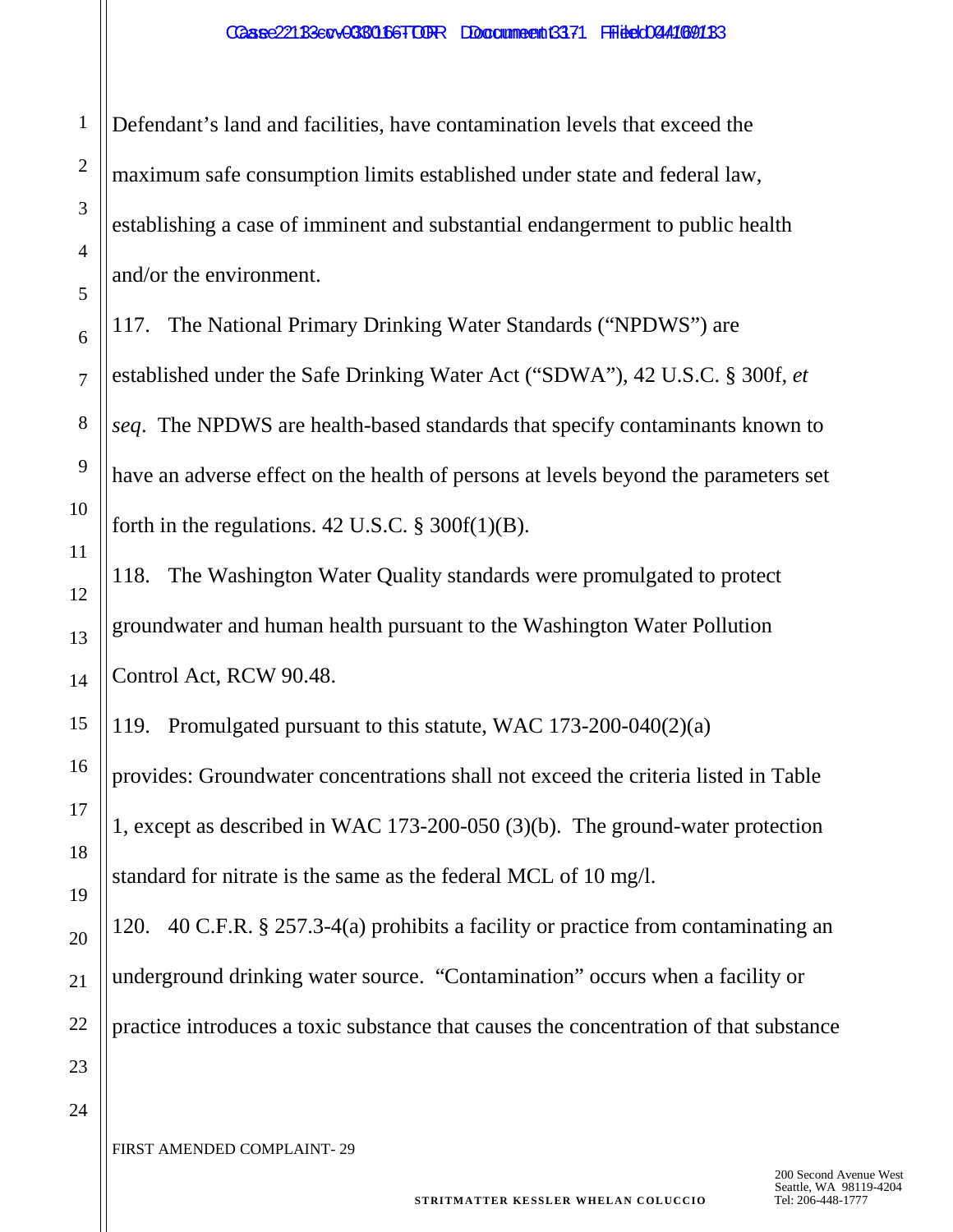in groundwater to exceed certain parameters listed in Appendix I to 40 C.F.R. §  $257.3 - 4(a)$ .

121. The past and continuing practices of the Cow Palace Dairy have contaminated and continue to contaminate groundwater and surface water to levels that exceed the maximum limits for safety established under state and federal law. These practices present an imminent and substantial endangerment to the environment and/or public health. Specifically, Cow Palace Dairy is polluting groundwater to the extent that it is hazardous to health and the environment and the shallow contaminated groundwater is feeding nearby surface waters including, but not limited to, Roza-Sunnyside Board of Joint Control Drains 26.6, 27.2 and 28.0 and the Sunnyside Canal.

122. Pursuant to RCRA Section 7003, Cow Palace Dairy may be subject to an injunction under RCRA ordering it to cease and abate any past or present handling, storage, treatment, and/or transportation of any solid waste or hazardous waste that may present an imminent and substantial endangerment to public health and/or the environment.

123. Plaintiffs' interests are harmed and will continue to be harmed by this imminent and substantial endangerment and by Defendant's failure to abate the endangerment unless the Court grants the relief sought herein.

24

1

2

3

4

5

6

7

8

9

10

11

12

13

14

15

16

17

18

19

20

21

22

23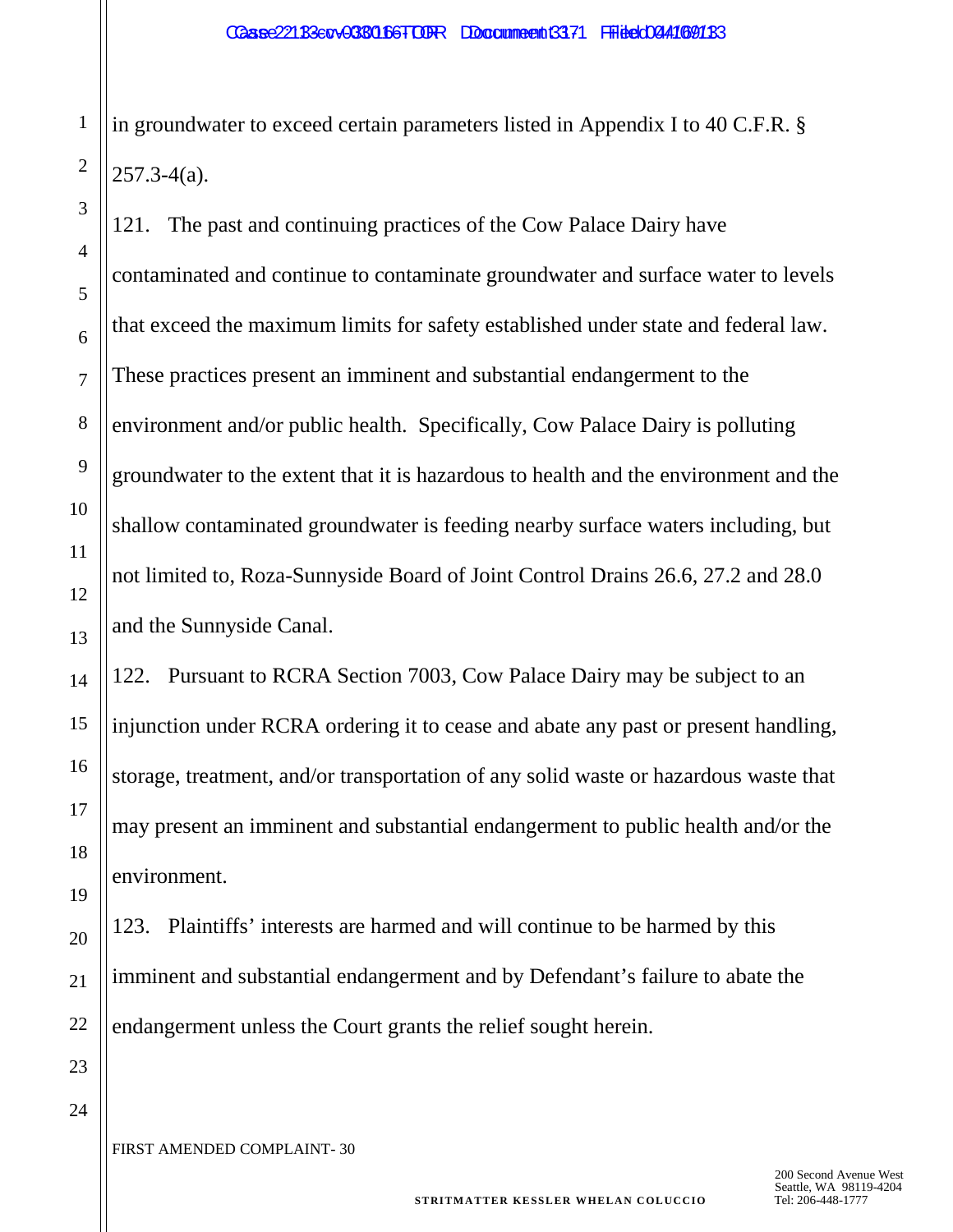# **COUNT II RCRA Illegal Open Dumping**

124. Plaintiffs incorporate by reference the allegations of the preceding paragraphs of this Complaint.

125. Cow Palace Dairy constitutes an "open dump" under RCRA Section 1004(14). 42 U.S.C. § 6903(14).

126. Cow Palace Dairy's solid waste disposal practices cause groundwater concentration levels of nitrates and other pollutants to exceed the limits set forth in Appendix I to 40 C.F.R. Part 257, which constitutes illegal open dumping, and is considered to pose a reasonable probability of causing adverse effects to health and the environment.

127. Defendant stores and disposes of manure at the facilities. The manure constitutes an agricultural waste and a "solid waste" under section 1004 of RCRA because it is over applied and/or improperly stored, and therefore constitutes a "discarded material" under the statute. 42 U.S.C. § 6903(27).

128. Groundwater monitoring data indicates that the disposal of solid wastes at the Cow Palace Dairy, including the fields Cow Palace Dairy uses to apply manure, are causing the contamination of groundwater to exceed the limits set forth in Appendix I to 40 C.F.R. Part 257. Concentrations of nitrate, identified

23 24

1

2

3

4

5

6

7

8

9

10

11

12

13

14

15

16

17

18

19

20

21

22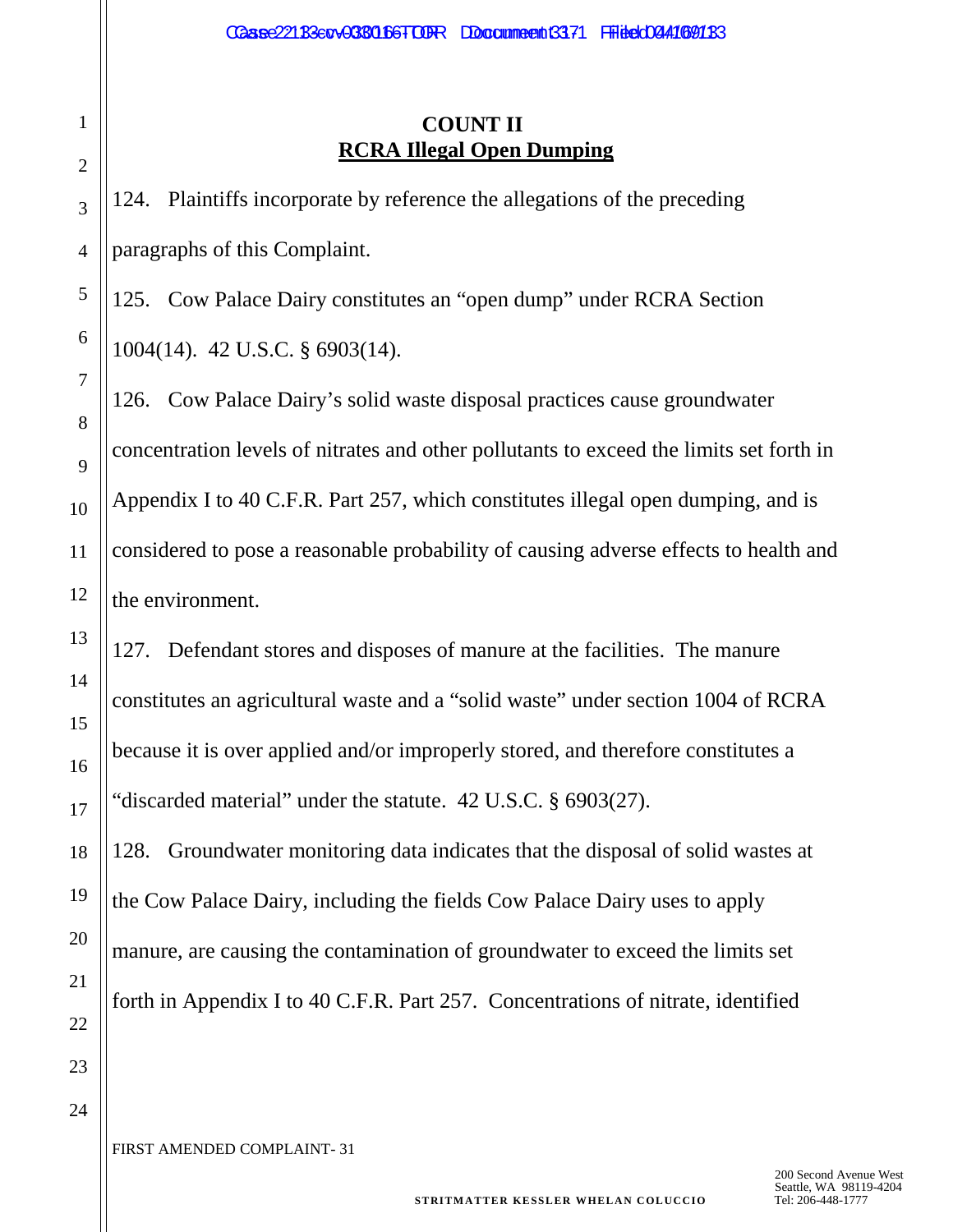1

herein, have repeatedly exceeded the maximum contaminant levels, as documented by the EPA study. This practice constitutes illegal open dumping.

129. Solid waste disposal practices prohibit the contamination of any surface water source in violation of NPDES requirements or water quality standards. 40 C.F.R. § 257.3-3(a). Cow Palace Dairy is operating without a NPDES permit. 130. Pursuant to Section 3008, 42 U.S.C. § 6928, Cow Palace Dairy may be subject to an injunction under RCRA ordering them to cease open dumping and remediate the environmental contamination they have caused and/or contributed to, including widespread soil and groundwater contamination. *Id*.

131. Plaintiffs' interests are harmed and will continue to be harmed by Defendant's open dumping unless the Court grants the relief sought herein.

#### **RELIEF REQUESTED**

WHEREFORE, Plaintiffs CARE and CFS respectfully request that the Court enter a judgment:

A. Declaring that Defendant's past and/or present generation, handling, storage, treatment, transportation, and/or disposal of solid waste presents, or may present, an imminent and substantial endangerment to public health or to the environment. B. Declaring that Defendant's storage and disposal of manure and its

incorporated by-products constitutes illegal open dumping.

24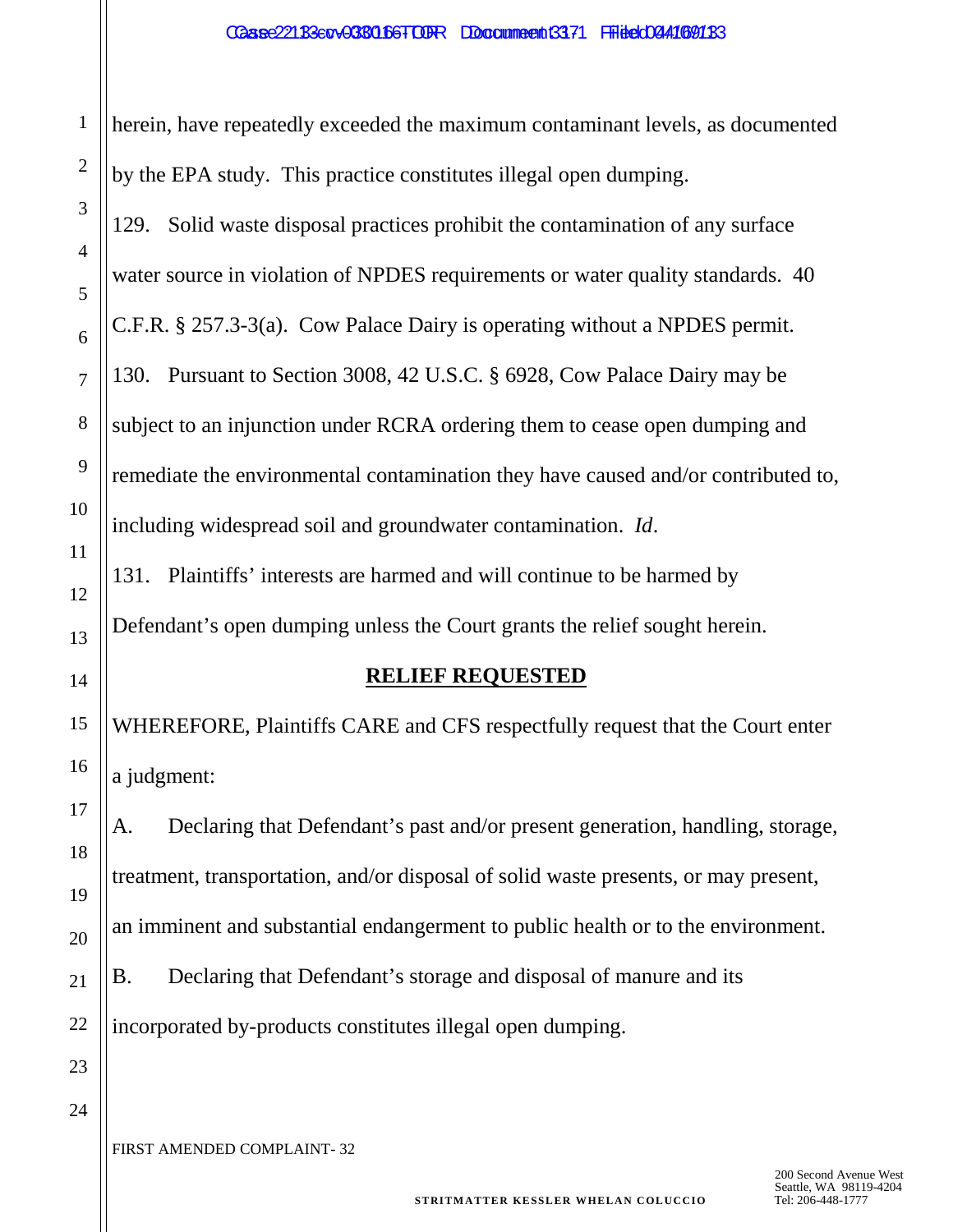C. Issuing a compliance order that requires Defendant to cease and desist from storing manure on any portion of Defendant's land that the Defendant has not first lined adequately with synthetic liners to prevent seepage of pollutants into surface water or groundwater that may, whether by flow or diffusion, transmit such pollutants outside Defendant's property boundaries.

D. Issuing a compliance order that requires Defendant to capture, adequately treat, and sequester as necessary all surface water or groundwater on or within its land, except surface water that flows as the direct result of snowmelt or a precipitation event, so that discharges of such water do not cause or contribute to violation of any applicable water quality standards in any water resource that receives such discharge.

E. Issuing temporary and/or permanent injunctive relief against Defendant, ordering Defendant to cease all activities constituting the imminent and substantial endangerment to the public health and environment, and to cease all activities constituting illegal open dumping.

F. Issuing temporary and/or permanent injunctive relief against Defendant, ordering Defendant to design and implement a program which evaluates the actual amount of manure necessary to provide a specific crop with its anticipated nutrient needs, and to have sufficient land available, as documented in an approved

24

1

2

3

4

5

6

7

8

9

10

11

12

13

14

15

16

17

18

19

20

21

22

23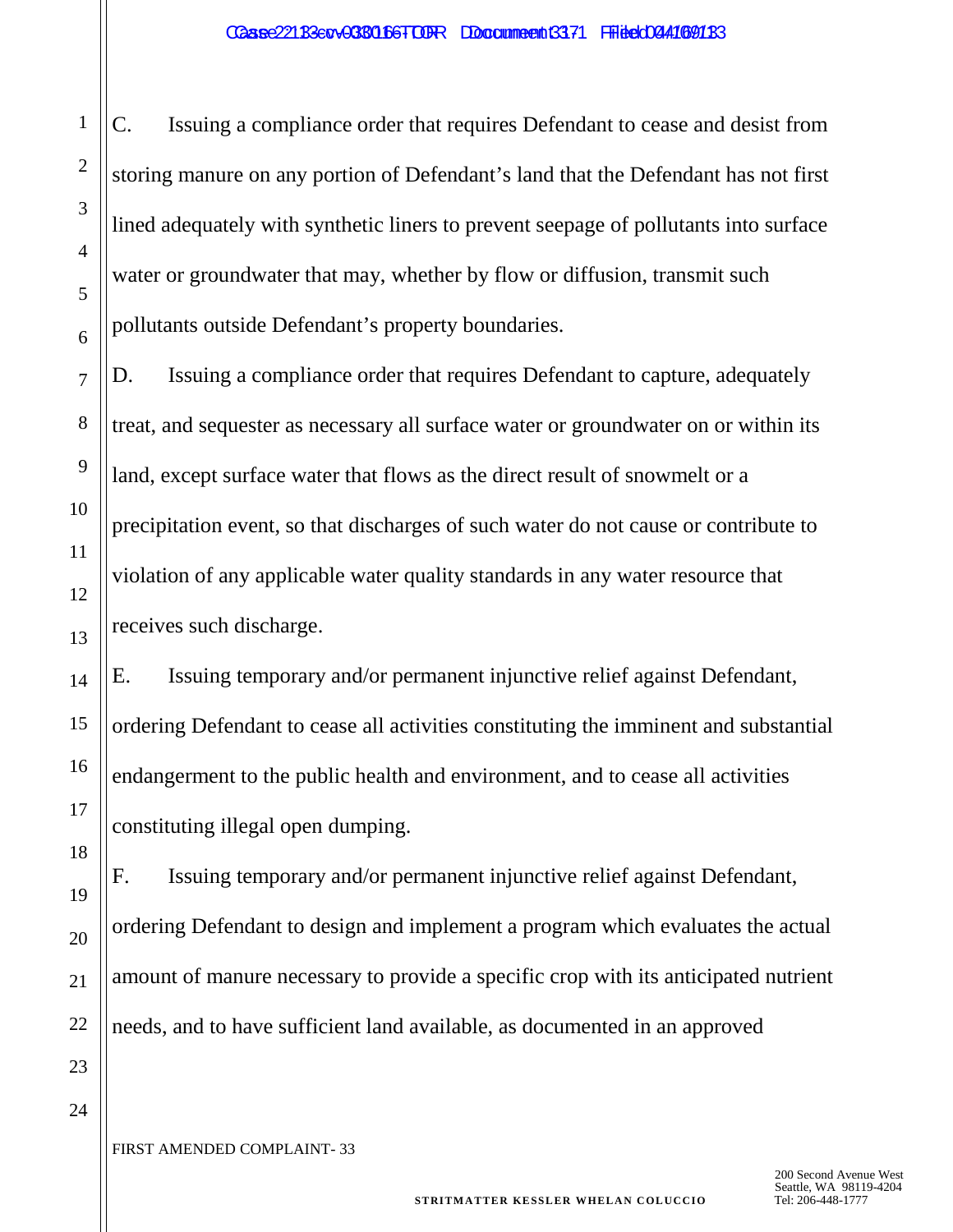Nutrient Management Plan, to handle the amount of manure produced by Defendant.

G. Issuing temporary and/or permanent injunctive relief against Defendant, ordering Defendant to design and implement a regular soil sampling protocol, such protocol to require sampling at one-foot intervals down to at least a four-foot depth, in order to prevent the ongoing migration of nitrate (and other pollutants) to the vadose zone and groundwater. Such soil sampling protocol must include soil moisture concentrations to be able to convert the soil nitrate data to concentration in the soil solution.

H. Issuing temporary and/or permanent injunctive relief against Defendant, ordering Defendant to design and implement a groundwater monitoring program designed to detect the transport of dairy manure nutrients into groundwater.

I. Issuing temporary and/or permanent injunctive relief against Defendant, ordering Defendant to supply clean, safe drinking water to residents located within at least three (3) miles of Cow Palace Dairy who rely upon well water for consumption.

J. Issuing temporary and/or permanent injunctive relief against Defendant, ordering Defendant to sample all surface waters running through or adjacent to Defendant's property to determine whether discharges from the Defendant's operations are impacting surface water.

FIRST AMENDED COMPLAINT- 34

1

2

3

4

5

6

7

8

9

10

11

12

13

14

15

16

17

18

19

20

21

22

23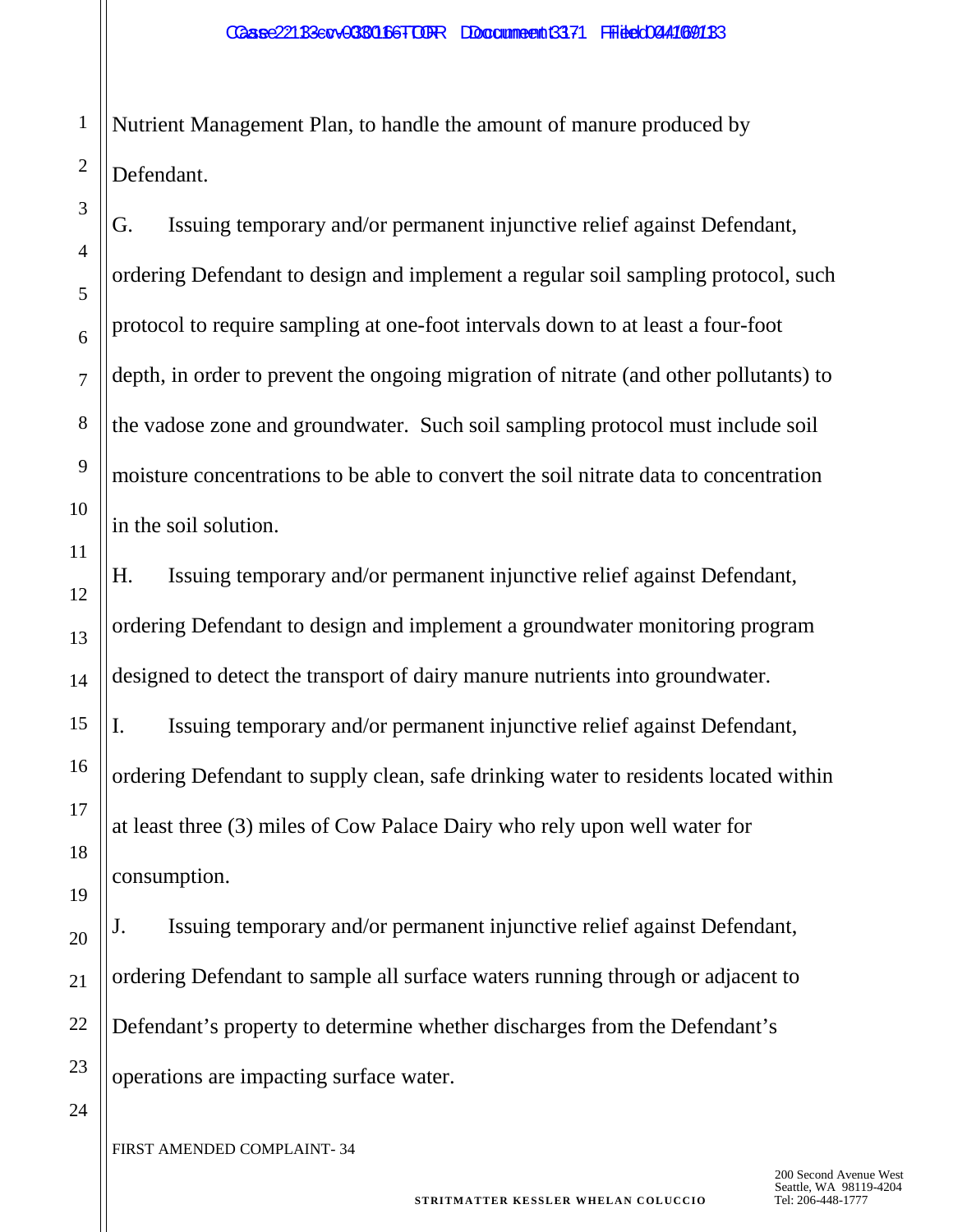K. Ordering Defendant to take all such actions as may be necessary to eliminate any present and future endangerment and open dumping practices, including but not limited to:

(a) funding an independent, comprehensive, scientific study to determine the precise nature and extent of the endangerment and harm caused by open dumping, including a detailed examination of the fate and transport of solid waste from the facility to the waters and soils of the surrounding area, and from the water and soils to biological receptors;

(b) funding an independent, comprehensive, scientific study, based on the results of the study described in subparagraph (a) above, of appropriate, effective, environmentally-sound means to eliminate the endangerment and harm caused by open dumping;

(c) developing and implementing an appropriate and effective remediation plan, based on the studies described in subparagraphs (a) and (b) above, which will remediate the soil and groundwater contamination caused by or contributed to by Cow Palace Dairy's past and present manure handling, storage, and application practices;

(d) developing and implementing manure disposal and storage techniques in accordance to the scientific studies described in subparagraphs (a) and (b) above;

1

2

3

4

5

6

7

8

9

10

11

12

13

14

15

16

17

18

19

20

21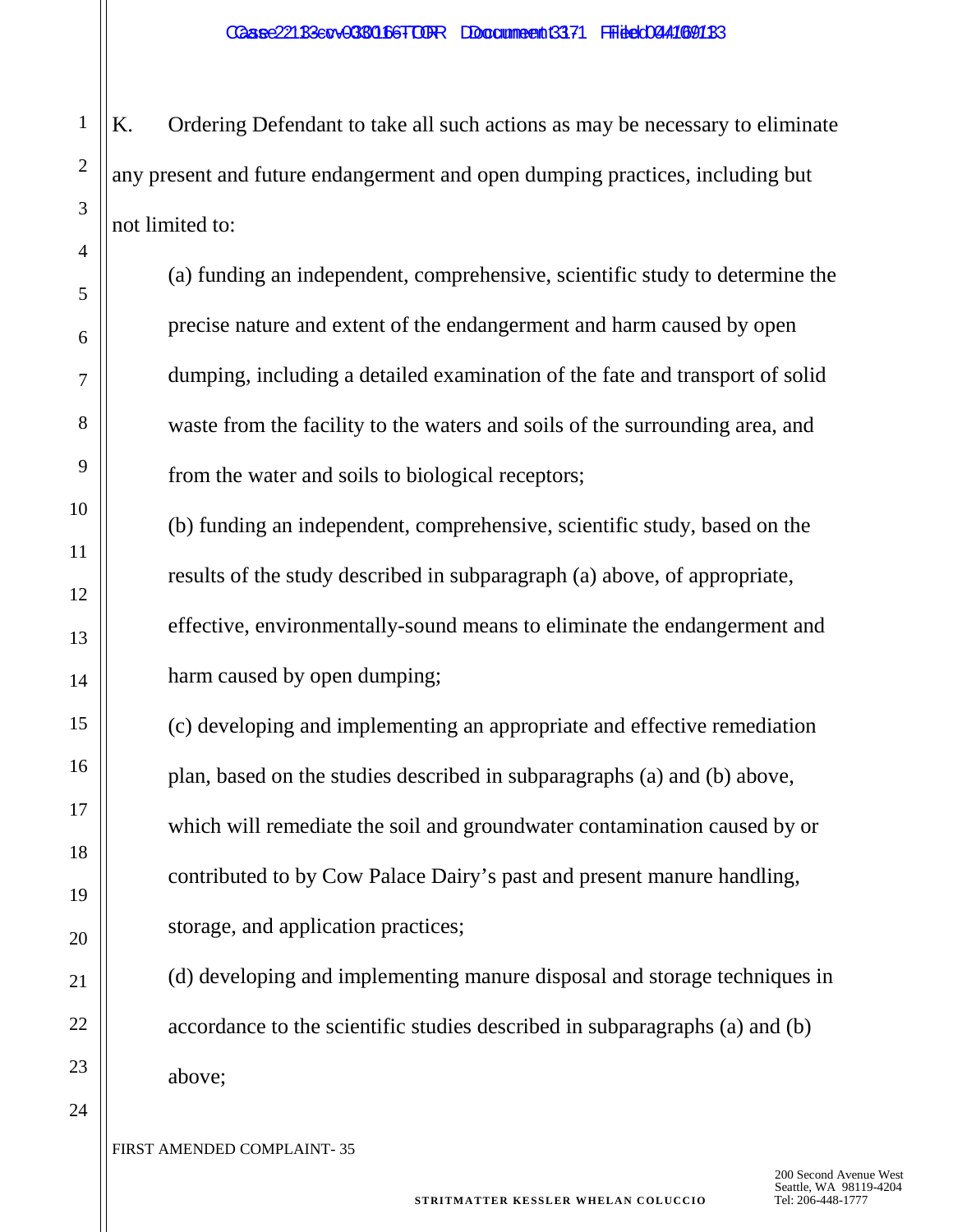| 1              | (e) providing Plaintiffs with complete copies of records from the past twenty                           |  |  |
|----------------|---------------------------------------------------------------------------------------------------------|--|--|
| $\overline{c}$ | years concerning Defendant's soil sampling, manure sampling, groundwater                                |  |  |
| 3              | sampling, lagoon construction and sampling, manure applications, third-                                 |  |  |
| $\overline{4}$ | party manure transfers, and composting operations; and                                                  |  |  |
| 5<br>6         | (f) providing Plaintiffs with complete copies of all future records created by                          |  |  |
| $\overline{7}$ | Defendant concerning Defendant's soil sampling, manure sampling,                                        |  |  |
| 8              | groundwater sampling, lagoon construction and sampling, manure                                          |  |  |
| 9              | applications, third-party manure transfers, and composting operations.                                  |  |  |
| 10             | Ordering Defendant to pay Plaintiffs' reasonable attorneys' fees, expert<br>L.                          |  |  |
| 11             | witness fees, and costs incurred in prosecuting this action pursuant to 42 U.S.C. §                     |  |  |
| 12             | 6972(e) and 28 U.S.C. § 2412(d); and                                                                    |  |  |
| 13<br>14       | Ordering such other relief as the Court may deem just and proper, including<br>M.                       |  |  |
| 15             | pursuant to 42 U.S.C. § 6972(a)(1).                                                                     |  |  |
| 16             | DATED this 9 <sup>th</sup> day of April, 2013.                                                          |  |  |
| 17             |                                                                                                         |  |  |
| 18             | s/ Brad J. Moore<br>s/ Charles M. Tebbutt<br>BRAD J. MOORE, WSBA #21802<br><b>CHARLES M. TEBBUTT</b>    |  |  |
| 19             | <b>Stritmatter Kessler Whelan Coluccio</b><br>Oregon State Bar No. 965790<br>200 Second Ave. W.         |  |  |
| 20             | (pending admission to Washington State)<br>Seattle, WA 98119<br>Bar)                                    |  |  |
| 21             | Tel. 206.448.1777<br>DANIEL C. SNYDER<br>E-mail: Brad@stritmatter.com<br>Oregon State Bar No. 105127    |  |  |
| 22<br>23       | (pro hac vice application pending)<br>Law Offices of Charles M. Tebbutt, P.C.<br>Counsel for Plaintiffs |  |  |
| 24             | 941 Lawrence St.                                                                                        |  |  |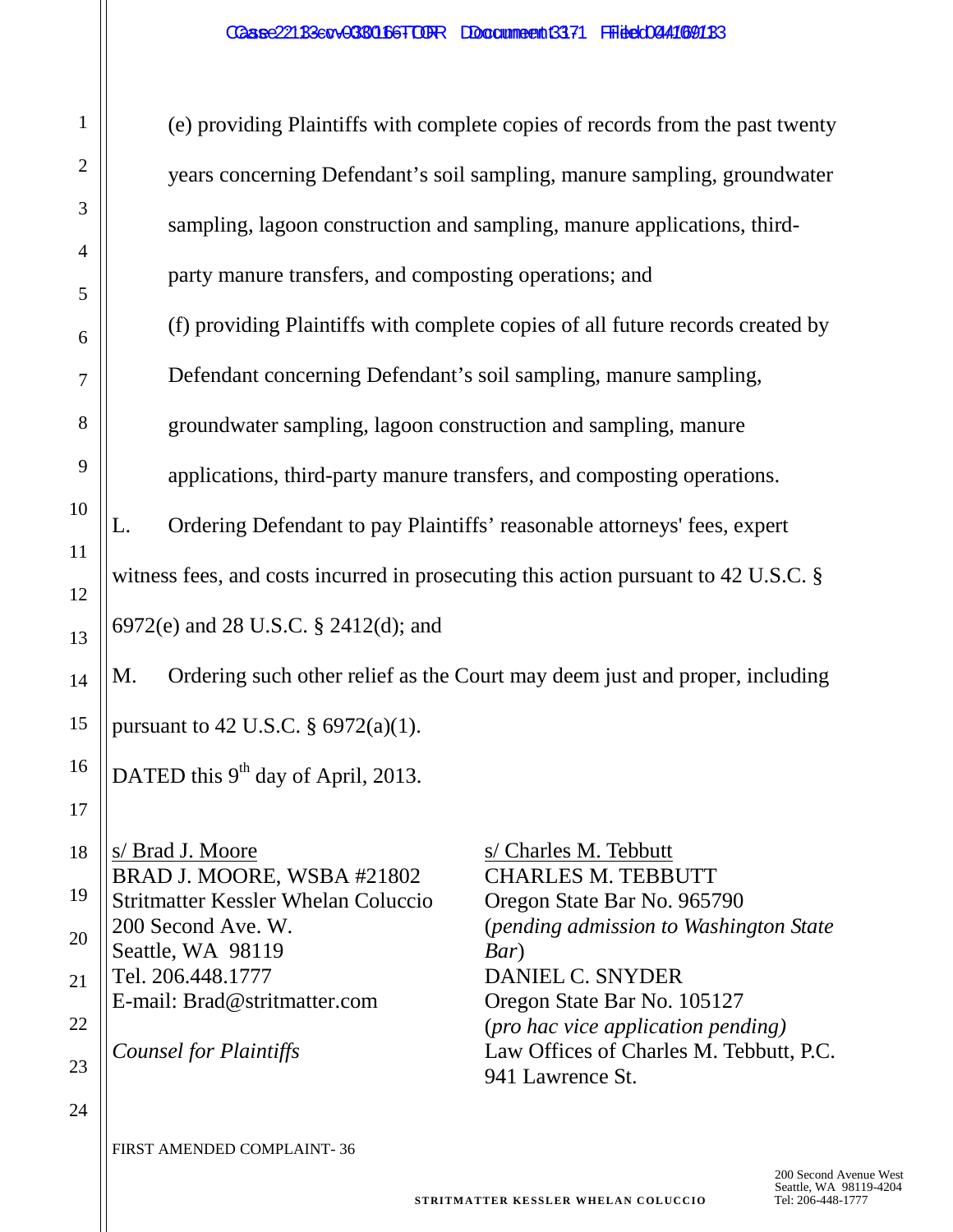Eugene, OR 97401 Tel. 541.344.3505 E-mails: charlie.tebbuttlaw@gmail.com dan.tebbuttlaw@gmail.com

# *Counsel for Plaintiffs*

| 5  | s/ Jessica L. Culpepper                             | s/Elisabeth A. Holmes                                 |
|----|-----------------------------------------------------|-------------------------------------------------------|
| 6  | <b>JESSICA L. CULPEPPER</b>                         | <b>ELISABETH A. HOLMES</b>                            |
|    | New York Bar Member                                 | Oregon State Bar No. 120254                           |
| 7  | (pro hac vice application pending)                  | (pro hac vice application pending)                    |
| 8  | <b>Public Justice</b><br>1825 K Street NW, Ste. 200 | PAIGE M. TOMASELLI<br>California State Bar No. 237737 |
|    | Washington, DC 20006                                | (pro hac vice application pending)                    |
| 9  | Tel. 202.797.8600                                   | Center for Food Safety, 2nd Floor                     |
| 10 | E-mail: jculpepper@publicjustice.net                | 303 Sacramento Street                                 |
|    |                                                     | San Francisco, CA 94111<br>Tel. 415.826.2770          |
| 11 | Counsel for Plaintiffs                              | Emails:                                               |
| 12 |                                                     | eholmes@centerforfoodsafety.org                       |
|    |                                                     | ptomaselli@centerforfoodsafety.org                    |
| 13 |                                                     | Counsel for Plaintiff Center for Food                 |
| 14 |                                                     | Safety                                                |
| 15 |                                                     |                                                       |
|    |                                                     |                                                       |
| 16 |                                                     |                                                       |
| 17 |                                                     |                                                       |
|    |                                                     |                                                       |
| 18 |                                                     |                                                       |
| 19 |                                                     |                                                       |
| 20 |                                                     |                                                       |
|    |                                                     |                                                       |
| 21 |                                                     |                                                       |
| 22 |                                                     |                                                       |
|    |                                                     |                                                       |
| 23 |                                                     |                                                       |

FIRST AMENDED COMPLAINT- 37

24

1

2

3